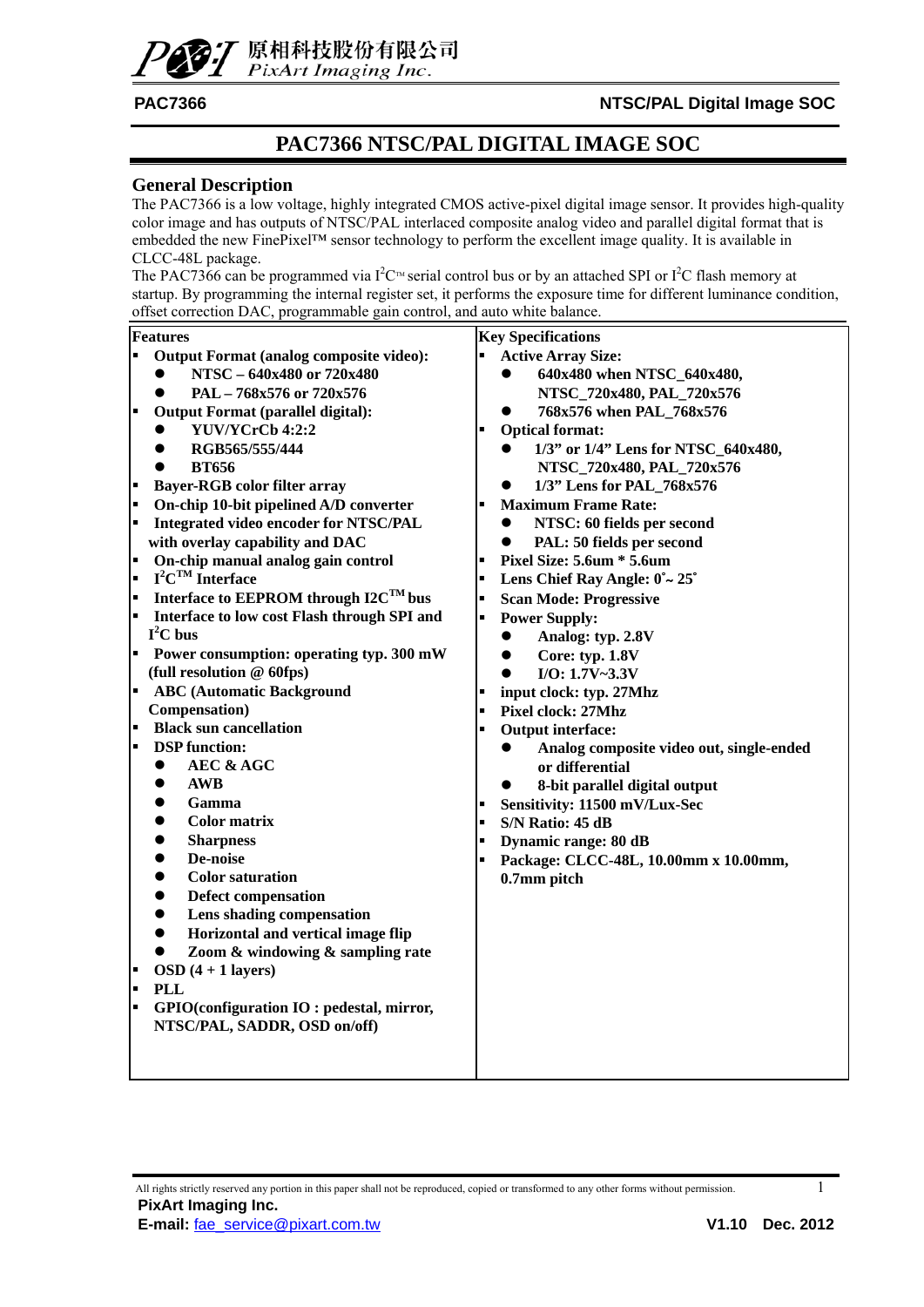#### PAC7366 **NTSC/PAL Digital Image SOC**

### **1. Pin Assignment**



Fig.1.1 Package Pin Assignment

| Pin No.        | <b>Name</b>         | <b>Type</b>     | <b>Description</b>                                                                |
|----------------|---------------------|-----------------|-----------------------------------------------------------------------------------|
|                | VDDD                | Power           | Core voltage 1.8V                                                                 |
| 2              | <b>CONFIG 2</b>     | Input           | Mode selection                                                                    |
| 3              | <b>CONFIG 3</b>     | Input           | Mode selection                                                                    |
| $\overline{4}$ | <b>FLASH_IF_SEL</b> | Input           | 0: SPI Flash<br>$1: I2C$ EEPROM<br>Internal pull-down                             |
| 5              | <b>SPI SCLK</b>     | Output          | Output clock for interfacing an external $SPI/I2C$ memory<br>such as FLASH/EEPROM |
| 6              | <b>SPI SDI</b>      | Input/PU        | Data in from SPI device. Internal pull-up.                                        |
| 7              | <b>SPI_SDO</b>      | Output          | Data out to SPI device; SDA to I <sup>2</sup> C EEPROM                            |
| 8              | <b>VDDD</b>         | Power           | Core voltage 1.8V,                                                                |
| 9              | <b>SCLK</b>         | Input           | I2C clock                                                                         |
| 10             | <b>SDATA</b>        | Input/Output/OD | I2C data, open drain type                                                         |
| 11             | <b>SPI CS N</b>     | Output          | Chip select to SPI device.                                                        |
| 12             | <b>RESET N</b>      | Input/PU        | Reset signal, active low, internal pull high.                                     |

All rights strictly reserved any portion in this paper shall not be reproduced, copied or transformed to any other forms without permission. 2 **PixArt Imaging Inc.**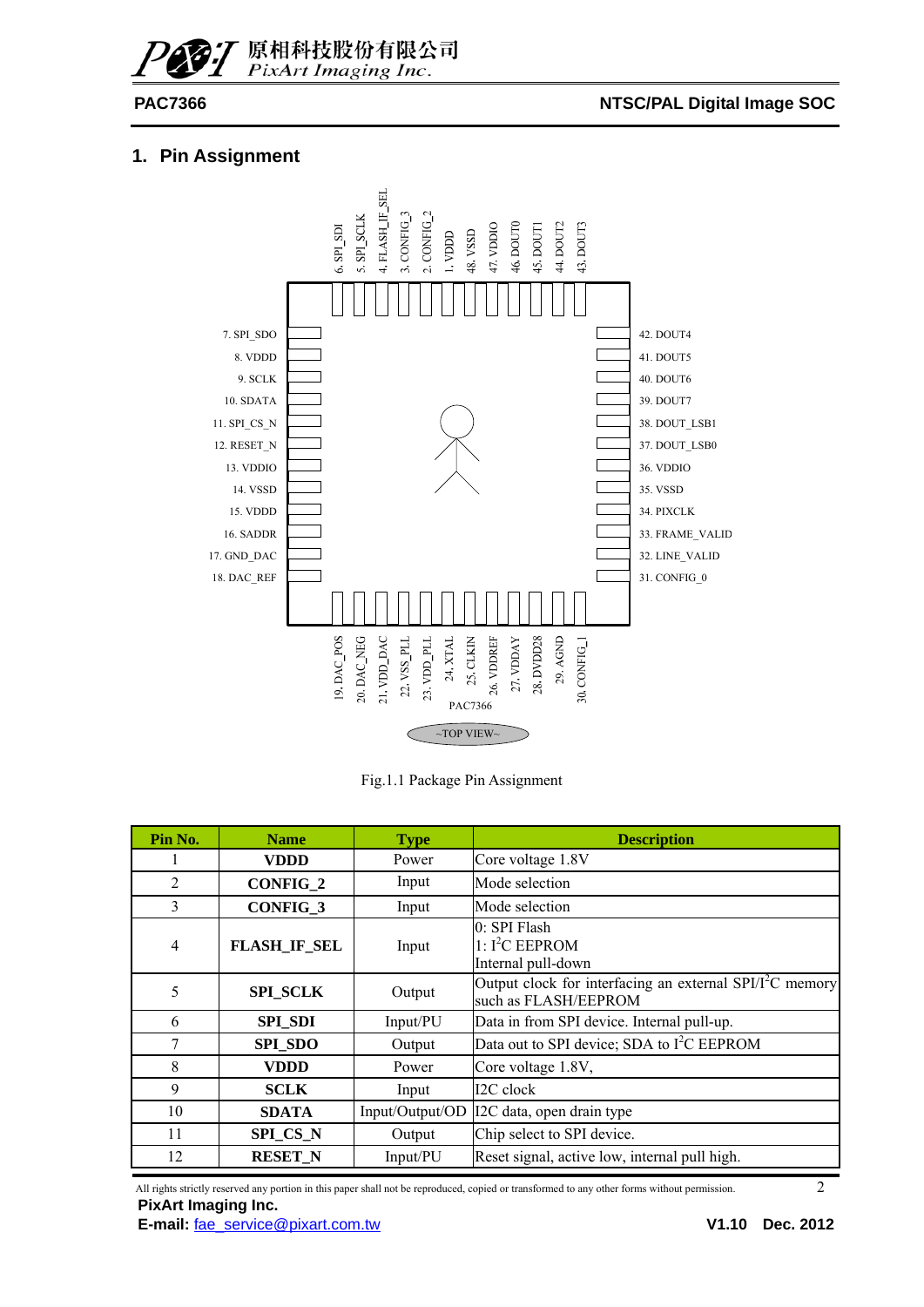### PAC7366 **NTSC/PAL Digital Image SOC**

| 13 | <b>VDDIO</b>       | Power        | IO voltage, 2.8V                                                                                                                     |
|----|--------------------|--------------|--------------------------------------------------------------------------------------------------------------------------------------|
| 14 | <b>VSSD</b>        | <b>GND</b>   | Digital ground                                                                                                                       |
| 15 | <b>VDDD</b>        | Power        | Core voltage 1.8V                                                                                                                    |
| 16 | <b>SADDR</b>       | Input        | I2C device ID selection:<br>0:0x90<br>1: 0xBA<br>Internal pull-down                                                                  |
| 17 | <b>GND_DAC</b>     | <b>GND</b>   | Video DAC ground                                                                                                                     |
| 18 | DAC_REF            | Output       | External reference resistor for the video DAC. The DAC<br>reference resistor should be 3.6 kOhm 1% for a 75 ohm<br>video output load |
| 19 | DAC_POS            | Output       | Positive video DAC output in differential mode, Video<br>DAC output in single-ended mode.                                            |
| 20 | DAC_NEG            | Output       | Negative video DAC output in differential mode,<br>Connected a resistor to GND equal to the load resistor on<br>DAC POS              |
| 21 | VDD_DAC            | Power        | Supply for Video DAC, 2.8V                                                                                                           |
| 22 | VSS_PLL            | <b>GND</b>   | PLL ground                                                                                                                           |
| 23 | VDD_PLL            | Power        | Supply for PLL, 2.8V                                                                                                                 |
| 24 | <b>XTAL</b>        | Output       | If XTAL is used, XTAL is served as XTAL OUT,<br>otherwise it is NC                                                                   |
| 25 | <b>CLKIN</b>       | Input        | Master clock input (27MHz) square or served as<br>XTAL IN                                                                            |
| 26 | <b>VDDREF</b>      | Power        | Regulator output (2.5V) for ADC VRT/VRB/VCM driver                                                                                   |
| 27 | VDDAY_             | Power        | 2.5V regulator output                                                                                                                |
| 28 | DVDD28             | Power        | Analog power: 2.8V                                                                                                                   |
| 29 | <b>AGND</b>        | <b>GND</b>   | Analog Ground                                                                                                                        |
| 30 | <b>CONFIG_1</b>    | Input        | Mode selection                                                                                                                       |
| 31 | CONFIG_0           | Input        | Mode selection                                                                                                                       |
| 32 | <b>LINE_VALID</b>  | Input/Output | CVBS mode - shall pull-up or pull-down externally<br>Parallel output mode - Hsync                                                    |
| 33 | <b>FRAME_VALID</b> | Input/Output | CVBS mode – shall pull-up or pull-down externally<br>Parallel output mode - Vsync                                                    |
| 34 | <b>PIXCLK</b>      | Output       | pixel clock output                                                                                                                   |
| 35 | VSSD               | <b>GND</b>   | Digital ground                                                                                                                       |
| 36 | <b>VDDIO</b>       | Power        | IO voltage, 2.8V                                                                                                                     |
| 37 | <b>DOUT_LSB0</b>   | Input/Output | CVBS mode - shall pull-up or pull-down externally<br>Parallel output mode - 10bit data mode, these two extra                         |
| 38 | <b>DOUT_LSB1</b>   | Input/Output | bit make the {DOUT[7:0],DOUT LSB1,DOUT LSB0}<br>as a 10 bit data for each pixel                                                      |
| 39 | DOUT7              | Output       | pixel data output                                                                                                                    |
| 40 | DOUT6              | Output       | pixel data output                                                                                                                    |
| 41 | DOUT5              | Output       | pixel data output                                                                                                                    |
| 42 | DOUT4              | Output       | pixel data output                                                                                                                    |
| 43 | DOUT3              | Output       | pixel data output                                                                                                                    |
| 44 | DOUT2              | Output       | pixel data output                                                                                                                    |
| 45 | DOUT1              | Output       | pixel data output                                                                                                                    |
| 46 | <b>DOUT0</b>       | Output       | pixel data output                                                                                                                    |
| 47 | <b>VDDIO</b>       | Power        | IO voltage, 2.8V                                                                                                                     |
| 48 | <b>VSSD</b>        | <b>GND</b>   | Digital ground                                                                                                                       |

All rights strictly reserved any portion in this paper shall not be reproduced, copied or transformed to any other forms without permission. 3 **PixArt Imaging Inc.**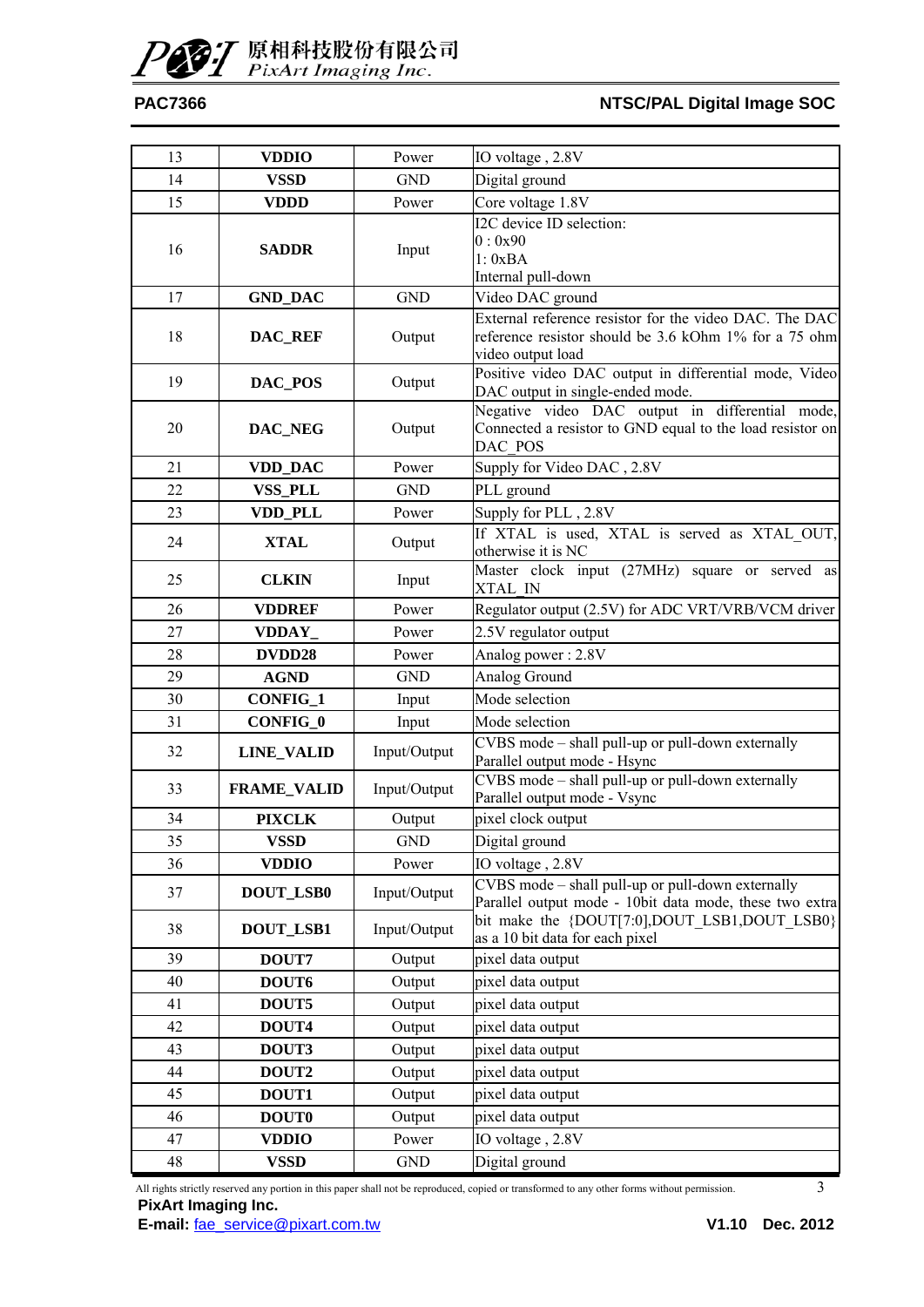

### **2. Specifications**

|                         | <b>Absolute Maximum Ratings</b>                                     |               |                      |                      |                            |               |  |  |  |
|-------------------------|---------------------------------------------------------------------|---------------|----------------------|----------------------|----------------------------|---------------|--|--|--|
|                         | -40°C ~ 105°C<br><b>Operating Temperature</b>                       |               |                      |                      |                            |               |  |  |  |
|                         | Ambient Storage Temperature                                         | -40°C ~ 125°C |                      |                      |                            |               |  |  |  |
|                         |                                                                     | $\rm V_{DDA}$ |                      |                      | 4.5V                       |               |  |  |  |
|                         | Supply Voltage (with respect to ground)                             | $V_{DDD}$     |                      |                      | 3.0V                       |               |  |  |  |
|                         |                                                                     | $V_{DDIO}$    |                      |                      | 4.5V                       |               |  |  |  |
|                         | All Input / Output Voltage (with respect to ground)                 |               |                      |                      | -0.3V to $V_{DDIO}$ + 0.5V |               |  |  |  |
|                         | Lead-free temperature, Surface-mount process                        |               |                      |                      | 245°C                      |               |  |  |  |
|                         | ESD rating, Human Body model                                        |               |                      |                      | 2000V                      |               |  |  |  |
|                         | DC Electrical Characteristics (Ta = $0^{\circ}C \sim 70^{\circ}C$ ) |               |                      |                      |                            |               |  |  |  |
| Symbol                  | Parameter                                                           |               | Min.                 | Typ.                 | Max.                       | Unit          |  |  |  |
|                         | Type: POWER                                                         |               |                      |                      |                            |               |  |  |  |
| $\rm V_{DDA}$           | DC supply voltage - Analog                                          |               | 2.66                 | 2.8                  | 2.94                       | $\mathbf V$   |  |  |  |
| $V_{DDD}$               | DC supply voltage - Digital core                                    |               | 1.71                 | 1.8                  | 1.89                       | $\mathbf V$   |  |  |  |
| $\rm V_{DDIO}$          | DC supply voltage $- I/O$                                           | 1.7           | 2.8                  | 3.3                  | V                          |               |  |  |  |
| $I_{DDA}$               | <b>Operating Current - Analog</b>                                   | 71            |                      | mA                   |                            |               |  |  |  |
| $I_{DDD}$               | Operating Current - Digital                                         |               | 55                   |                      | mA                         |               |  |  |  |
|                         | Type : IN $&$ I/O                                                   |               |                      |                      |                            |               |  |  |  |
| V <sub>IH</sub>         | Input Voltage HIGH                                                  |               | $V_{DDIO}$<br>$*0.7$ |                      |                            | $\mathbf V$   |  |  |  |
| $V_{IL}$                | Input Voltage LOW                                                   |               |                      |                      | $\rm V_{DDIO}$<br>$* 0.3$  | V             |  |  |  |
|                         | Type : OUT & I/O                                                    |               |                      |                      |                            |               |  |  |  |
| $V_{OH}$                | Output Voltage HIGH                                                 |               | $V_{DDIO}$<br>$*0.9$ |                      |                            | V             |  |  |  |
| $V_{OL}$                | Output Voltage LOW                                                  |               |                      | $V_{DDIO}$<br>$*0.1$ | $\mathbf V$                |               |  |  |  |
|                         | <b>AC Operating Condition</b>                                       |               |                      |                      |                            |               |  |  |  |
| Symbol                  | Parameter                                                           | Min.          | Typ.                 | Max.                 | Unit                       |               |  |  |  |
| $f_{\text{svs}$ clk     | System clock frequency                                              |               | <b>MHz</b>           |                      |                            |               |  |  |  |
| $t_{\text{sysclk\_dc}}$ | System clock duty cycle                                             |               | 45                   |                      | 55                         | $\frac{0}{0}$ |  |  |  |
|                         | <b>Sensor Characteristics</b>                                       |               |                      |                      |                            |               |  |  |  |
|                         | Parameter                                                           |               | Typ.                 |                      |                            | Unit          |  |  |  |
|                         | Sensitivity                                                         |               | 11500                |                      |                            | mV/Lux-Sec    |  |  |  |
|                         | Signal to Noise Ratio                                               |               | 45                   |                      | dB                         |               |  |  |  |
|                         | Dynamic Range                                                       | 80<br>dB      |                      |                      |                            |               |  |  |  |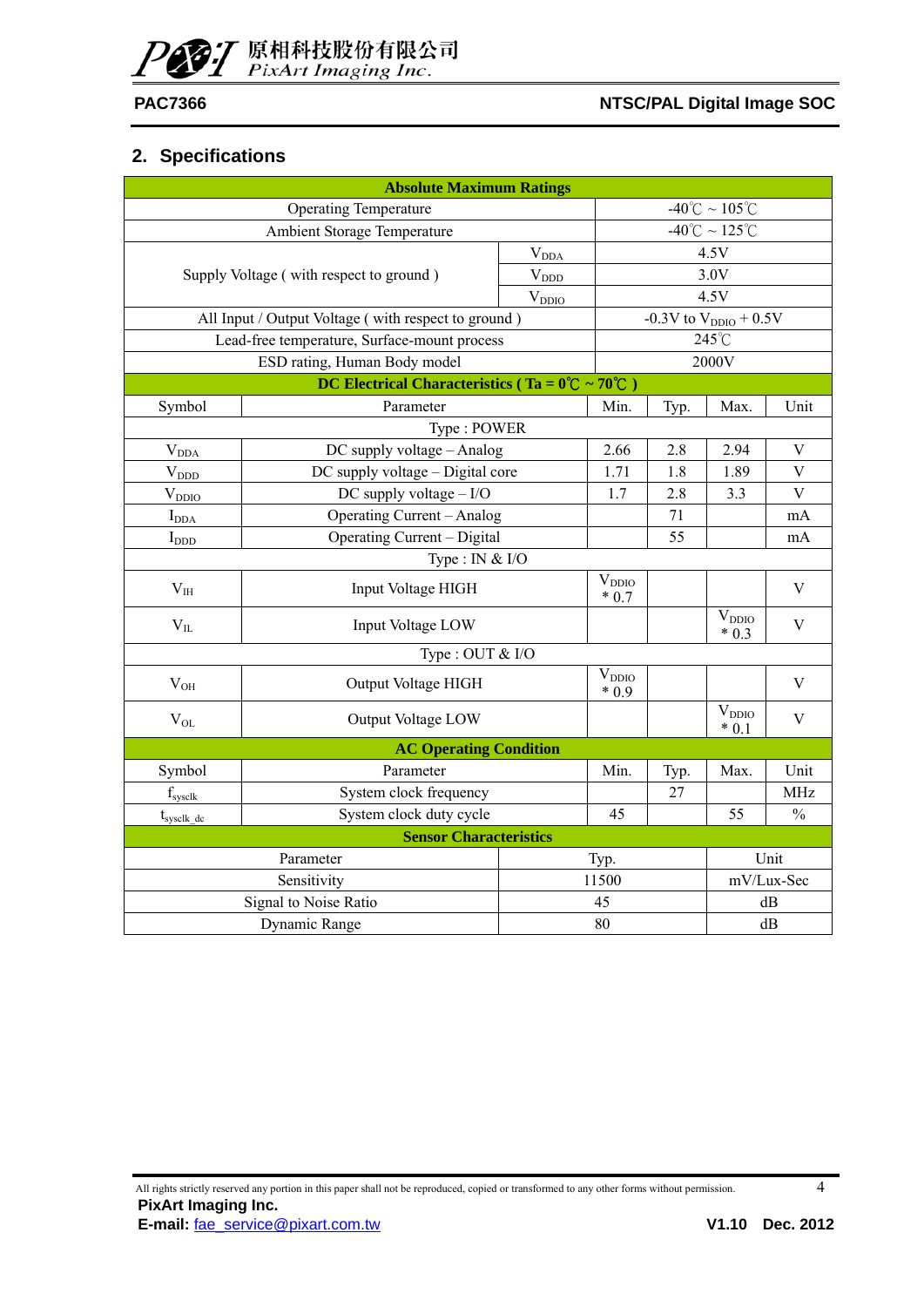

### **3. I<sup>2</sup> CTM Bus**

PAC7366 supports  $I^2C$  bus transfer protocol and acts as slave device. The 7-bits unique slave address is "1001000" or "1011101" and supports receiving / transmitting speed as maximum 400 kHz.

### **I 2 C Bus Overview**

- Only two wires SDA ( serial data ) and SCL ( serial clock ) carry information between the devices connected to the I2C bus. Normally both SDA and SCL lines are open collector structure and pulled high by external pull-up resistors.
- Only the master can initiates a transfer (start), generates clock signals, and terminates a transfer ( stop ).
- Start and stop condition : A high to low transition of the SDA line while SCL is high defines a start condition. A low to high transition of the SDA line while SCL is high defines a stop condition. Please refer to Figure 3.1.
- Valid data : The data on the SDA line must be stable during the high period of the SCL clock. Within each byte, MSB is always transferred first. Read / Write control bit is the LSB of the first byte. Please refer to Figure 3.2.
- Both the master and slave can transmit and receive data from the bus.
- Acknowledge : The receiving device should pull down the SDA line during high period of the SCL clock line when a complete byte was transferred by transmitter. In the case of a master received data from a slave, the master does not generate an acknowledgment on the last byte to indicate the end of a master read cycle.

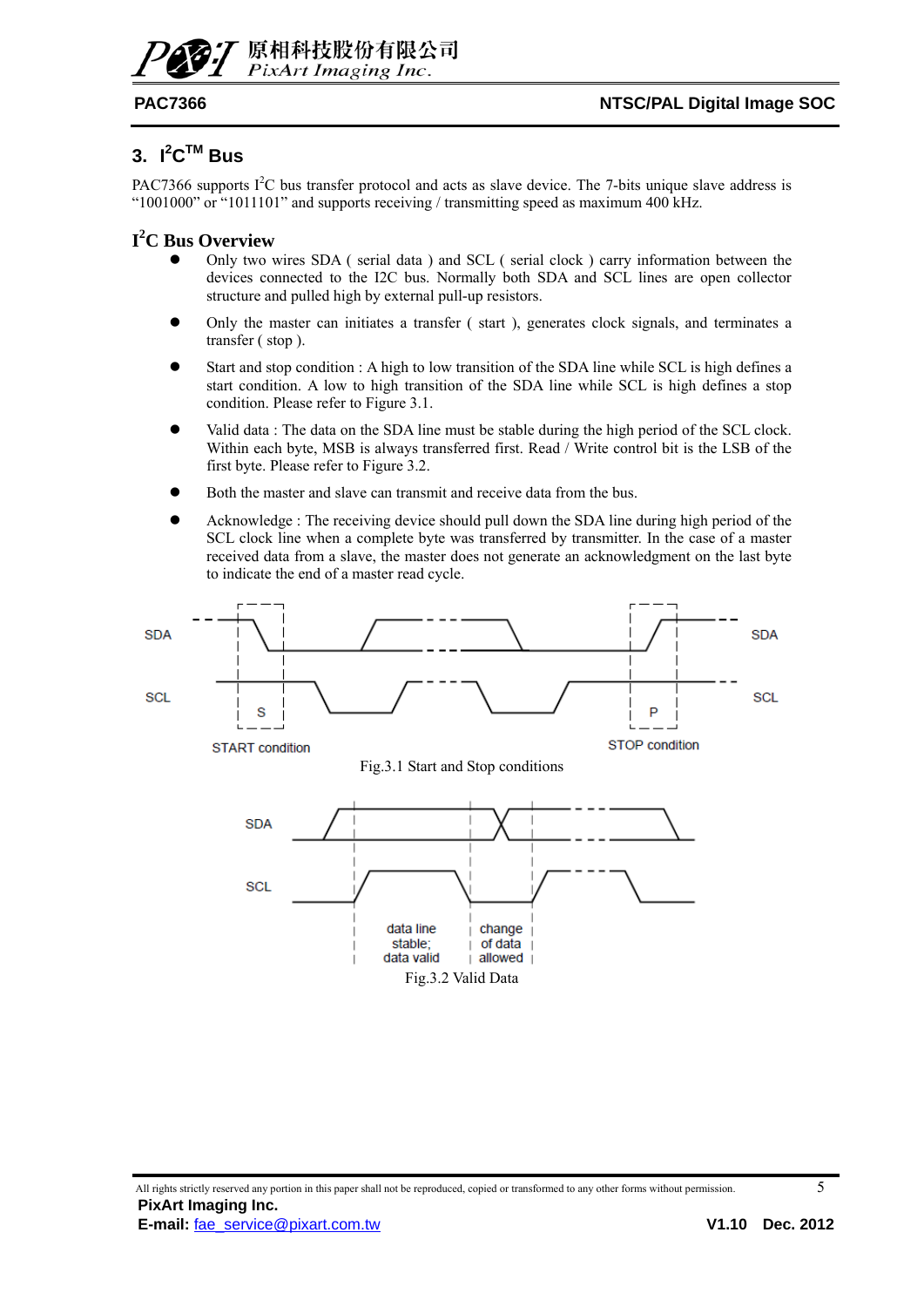## PixArt Imaging Inc

#### **Data Transfer Format**

**Master transmits data to salve ( write cycle )** 

- S : Start.
- A : Acknowledge by salve.
- P : Stop.
- RW : The LSB of  $1^{ST}$  byte to decide whether current cycle is read or write cycle. RW = 1 Read cycle,  $RW = 0 - Write cycle$ .
- SUBADDRESS : The address values of PAC7366 internal control registers. (Please refer to PAC7366 register description )

![](_page_5_Figure_10.jpeg)

Fig.3.3 Master-transmitter transmits to slave-receiver

During write cycle, the master generates start condition and then places the  $1<sup>st</sup>$  byte data that are combined slave address ( 7 bits ) with a read / write control bit to SDA line. After slave ( PAC7366 ) issues acknowledgment, the master places  $2<sup>nd</sup>$  and  $3<sup>rd</sup>$  byte (Sub Address) data on SDA line. Again follow the PAC7366 acknowledgment, the master places the 16 bits data on SDA line and transmit to PAC7366 control register ( address was assigned by  $2^{nd}$  and  $3^{rd}$  byte ). After PAC7366 issues acknowledgment, the master can generate a stop condition to end of this write cycle. In the condition of multi-byte write, the PAC7366 sub-address is automatically increment after each DATA byte transferred. The data and A cycles is repeat until last byte write. Every control registers value inside PAC7366 can be programming via this way.

#### **Slave transmits data to master ( read cycle )**

- The sub-address was taken from previous write cycle.
- The sub-address is automatically increment after each byte read.
- Am : Acknowledge by master.
- Note there is no acknowledgment from master after last byte read.

![](_page_5_Figure_18.jpeg)

Fig.3.4 Slave-transmitter transmits to master-receiver

During read cycle, the master generates start condition and then place the  $1<sup>st</sup>$  byte data that are combined slave address (7 bits) with a read / write control bit to SDA line. After issue acknowledgment, 16 bits DATA was also placed on SDA line by PAC7366. The 16 bits data was read from PAC7366 internal control register that address was assigned by previous write cycle. Follow the master acknowledgment, the PAC7366 place the next 16 bits data ( address is increment automatically ) on SDA line and then transmit to master serially. The DATA and Am cycles is repeat until the last byte read. After last byte read, Am is no longer generated by master but instead by keep SDA line high. The slave ( PAC7366 ) must releases SDA line to master to generate STOP condition.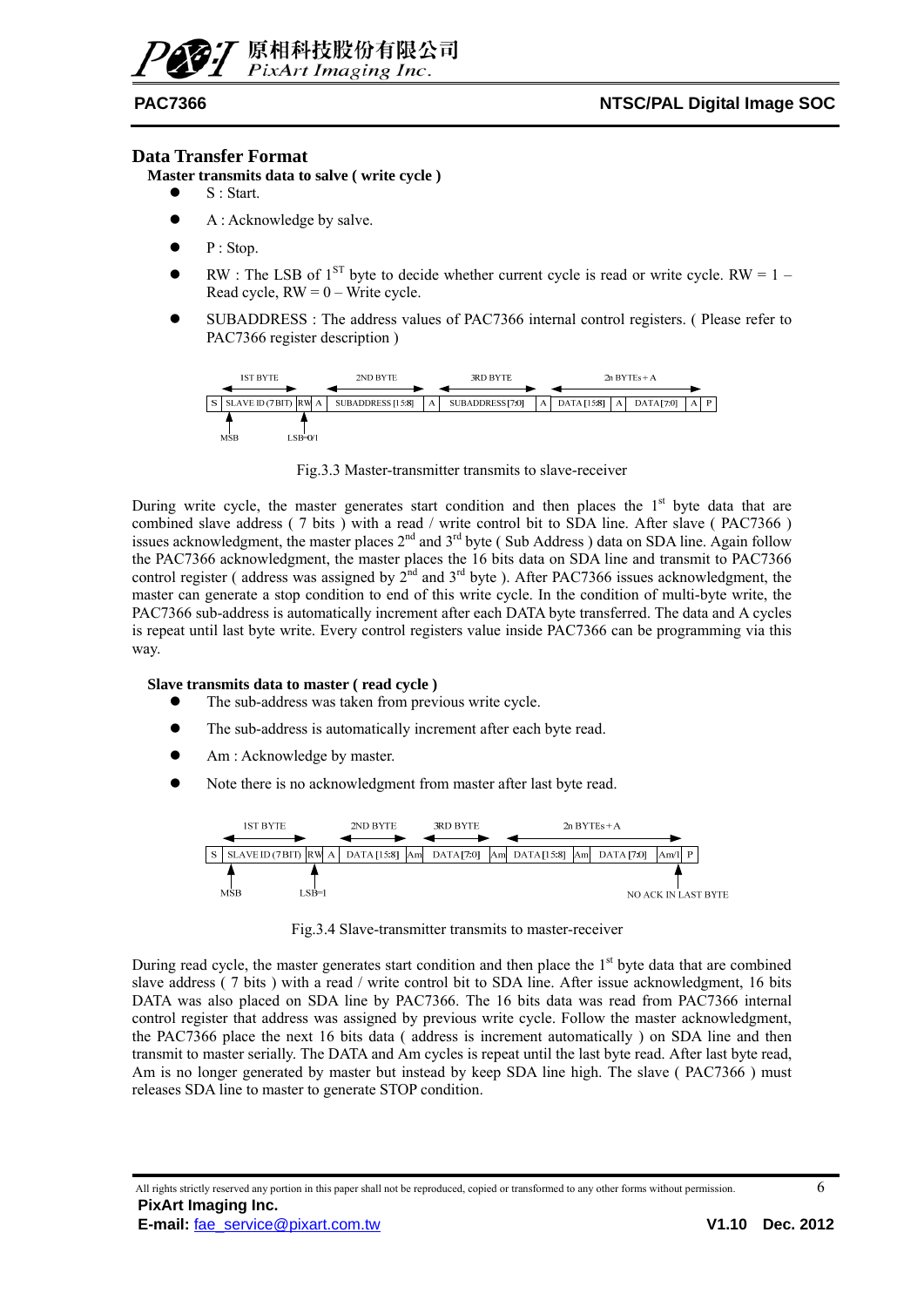![](_page_6_Picture_0.jpeg)

### **I 2 CTM Bus Timing**

![](_page_6_Figure_4.jpeg)

Fig.3.5 Definition of timing for F/S-mode devices on the I2C-bus.

| I <sup>2</sup> C <sup>TM</sup> Bus Timing Specification                         |                  |                      |                          |               |  |
|---------------------------------------------------------------------------------|------------------|----------------------|--------------------------|---------------|--|
| Parameter                                                                       | Symbol           | <b>Standard Mode</b> | Unit                     |               |  |
|                                                                                 |                  | Min.                 | Max                      |               |  |
| SCL clock frequency.                                                            | $f_{\rm scl}$    | 10                   | 400                      | KHz           |  |
| Hold time (repeated) Start condition.                                           | $t_{HD:STA}$     | 4.0                  |                          |               |  |
| After this period, the first clock pulse is generated.                          |                  |                      |                          | $\mu$ s       |  |
| Low period of the SCL clock.                                                    | $t_{\rm{LOW}}$   | 4.7                  | $\blacksquare$           | $\mu$ s       |  |
| High period of the SCL clock.                                                   | $t_{\rm HIGH}$   | 0.75                 |                          | μs            |  |
| Set-up time for a repeated START condition.                                     | $t_{\rm SU;STA}$ | 4.7                  | -                        | $\mu$ s       |  |
| Data hold time. For I2C-bus device.                                             | $t_{HD:DAT}$     | $\theta$             | 3.45                     | μs            |  |
| Data set-up time.                                                               | $t_{\rm SU;DAT}$ | 250                  | $\overline{\phantom{0}}$ | ns            |  |
| Rise time of both SDA and SCL signals.                                          | $t_{r}$          | 30                   | N.D.                     | ns<br>(notel) |  |
| Fall time of both SDA and SCL signals.                                          | $t_{\rm f}$      | 30                   | N.D.                     | ns<br>(notel) |  |
| Set-up time for STOP condition.                                                 | $t_{\rm SU;STO}$ | 4.0                  |                          | μs            |  |
| Bus free time between a STOP and START.                                         | $t_{\text{BUF}}$ | 4.7                  |                          | $\mu$ s       |  |
| Capacitive load for each bus line.                                              | C <sub>b</sub>   | 1                    | 15                       | pF            |  |
| Noise margin at LOW level for each connected device.<br>(Including hysteresis)  | $V_{nL}$         | 0.1<br><b>VDD</b>    |                          | V             |  |
| Noise margin at HIGH level for each connected device.<br>(including hysteresis) | $V_{nH}$         | 0.2<br><b>VDD</b>    |                          | V             |  |

Note: It depends on the "high" period time of SCL.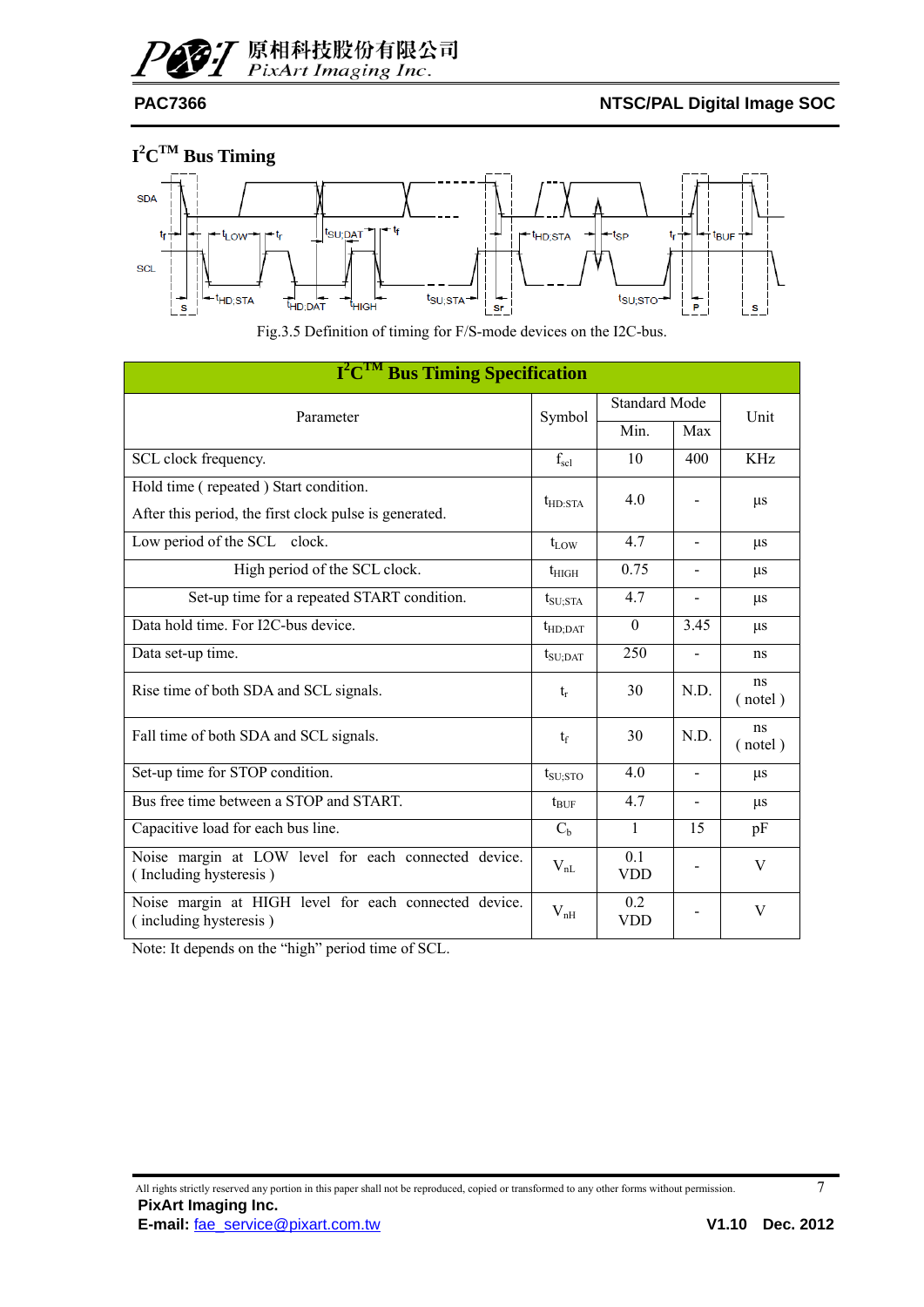![](_page_7_Picture_0.jpeg)

### **4. Register Table**

|                                  | <b>Address</b> |                |                   |                                                                        |                                |                                                                                            |
|----------------------------------|----------------|----------------|-------------------|------------------------------------------------------------------------|--------------------------------|--------------------------------------------------------------------------------------------|
| <b>Bank</b>                      | <b>Hex</b> Dec |                | <b>Bits</b>       | <b>Register Name</b>                                                   | <b>Default</b><br><b>Value</b> | <b>Notes</b>                                                                               |
| $\bf{0}$                         | 0x00           | $\mathbf{0}$   |                   | $[7:0]$ PartID $[15:8]$                                                | 0x73                           | Part ID                                                                                    |
| $\mathbf{0}$                     | 0x01           | 1              |                   | $[7:0]$ PartID $[7:0]$                                                 | 0x66                           | Part ID                                                                                    |
| $\mathbf{0}$                     | 0x02           | $\overline{2}$ |                   | $[3:0]$ VersionID $[3:0]$                                              | 0x00                           | VersionID                                                                                  |
| $\boldsymbol{0}$                 | 0x03           | $\overline{3}$ |                   | $[3:0]$ SubID $[3:0]$                                                  | 0x0a                           | SubID                                                                                      |
| $\boldsymbol{0}$                 | 0x0f           | 15             |                   | [7:0] R AWB Window $X[7:0]$                                            | 0x90                           | AWB window width (by4)                                                                     |
| $\mathbf{0}$                     | 0x11           | 17             |                   | [7:0] R AWB Window $Y[7:0]$                                            | 0x64                           | AWB window height (by4)                                                                    |
| $\mathbf{0}$                     | 0x19           | 25             |                   | $[7:0]$ R AWB DGnR LB by $2[7:0]$                                      | 0x30                           | AWB digital gain lower bound for R                                                         |
| $\boldsymbol{0}$                 | 0x1a           | 26             |                   | $[7:0]$ R AWB DGnR UB by2 $[7:0]$                                      | 0x49                           | AWB digital gain upper bound for B                                                         |
| $\boldsymbol{0}$<br>$\mathbf{0}$ | 0x1b<br>0x1c   | 27<br>28       |                   | $[7:0]$ R AWB DGnB LB by2 $[7:0]$<br>$[7:0]$ R AWB DGnB UB by2 $[7:0]$ | 0x3a                           | AWB digital gain lower bound for B<br>AWB digital gain upper bound for R                   |
| $\boldsymbol{0}$                 | 0x1f           | 31             |                   | $[4]$ R_DeNoiseEn                                                      | 0x78<br>0x10                   | DeNoise Enable                                                                             |
| $\boldsymbol{0}$                 | 0x20           | 32             |                   | $[7:0]$ R DeNoise Str<br>G[7:0]                                        | 0x03                           | Denoise Strength (for color G)                                                             |
| $\boldsymbol{0}$                 | 0x23           | 35             |                   | [7:0] R DeNoise Str $RB[7:0]$                                          | 0x04                           | Denoise Strength (for color R/B)                                                           |
| $\mathbf{0}$                     | 0x29           | 41             |                   | [0] R ISP Gamma EnH                                                    | 0x01                           | ISP gamma correction enable                                                                |
| $\boldsymbol{0}$                 | 0x2a           | 42             |                   | $[7:0]$ R ISP Y00                                                      | 0x0d                           | ISP Gamma Y0                                                                               |
| $\mathbf{0}$                     | 0x2b           | 43             |                   | $[7:0]$ R ISP Y01                                                      | 0x19                           | ISP Gamma Y1                                                                               |
| $\boldsymbol{0}$                 | 0x2c           | 44             |                   | $[7:0]$ R ISP Y02                                                      | 0x2f                           | ISP Gamma Y2                                                                               |
| $\mathbf{0}$                     | $0x2d$ 45      |                |                   | $[7:0]$ R ISP Y03                                                      | 0x53                           | ISP Gamma Y3                                                                               |
| $\boldsymbol{0}$                 | 0x2e           | 46             |                   | $[7:0]$ R ISP Y04                                                      | 0x62                           | ISP Gamma Y4                                                                               |
| $\mathbf{0}$                     | 0x2f           | 47             |                   | $[7:0]$ R ISP Y05                                                      | 0x6f                           | ISP Gamma Y5                                                                               |
| $\boldsymbol{0}$                 | 0x30           | 48             |                   | $[7:0]$ R ISP Y06                                                      | 0x7c                           | ISP Gamma Y6                                                                               |
| $\boldsymbol{0}$                 | 0x31           |                |                   | 49 [7:0] R ISP Y07                                                     | 0x87                           | ISP Gamma Y7                                                                               |
| $\mathbf{0}$                     | 0x32           | 50             |                   | $[7:0]$ R ISP Y08                                                      | 0x9a                           | ISP Gamma Y8                                                                               |
| $\boldsymbol{0}$                 | 0x33           | 51             |                   | $[7:0]$ R ISP Y09                                                      | 0xaa                           | ISP Gamma Y9                                                                               |
| $\boldsymbol{0}$                 | 0x34           | 52             |                   | $[7:0]$ R ISP Y10                                                      | 0xb8                           | ISP Gamma Y10                                                                              |
| $\mathbf{0}$                     | $0x35$ 53      |                |                   | $[7:0]$ R ISP Y11                                                      | 0xc5                           | ISP Gamma Y11                                                                              |
| $\boldsymbol{0}$                 | $0x36$ 54      |                |                   | $[7:0]$ R ISP Y12                                                      | 0xd8                           | ISP Gamma Y12                                                                              |
| $\boldsymbol{0}$                 | 0x37           | 55             |                   | $[7:0]$ R ISP Y13                                                      | 0xe8                           | ISP Gamma Y13                                                                              |
| $\theta$                         | 0x38           |                |                   | 56 [7:0] R ISP Y14                                                     | 0xf5                           | ISP Gamma Y14                                                                              |
| $\mathbf{0}$                     |                |                |                   | 0x47 71 [1:0] R_AWB_Speed                                              | 0x34                           | AWB adjust speed. The more, the slower<br>0:1 x<br>1:1/2 x<br>2:1/4x<br>3:1/8x             |
| $\mathbf{0}$                     | 0x49           | 73             |                   | $[7:0]$ R AWB SumRatio B                                               | 0x80                           | AWB B sum ratio = $128/X$                                                                  |
| $\mathbf{0}$                     | 0x4a           |                |                   | 74 [7:0] R_AWB_SumRatio_R                                              | 0x80                           | AWB R sum ratio = $128/X$                                                                  |
| $\boldsymbol{0}$                 | 0x4d           | 77             |                   | $[7:0]$ R AWB CbThdL $[7:0]$                                           | 0x64                           | AWB region test Cb Low threshold -128 $\sim$ +127 (2's complement)                         |
| $\boldsymbol{0}$                 | 0x4e           | 78             |                   | $[7:0]$ R AWB CrThdL $[7:0]$                                           | 0x87                           | AWB region test Cr Low threshold $-128 \sim +127$ (2's complement)                         |
| $\mathbf{0}$                     | 0x4f           | 79             |                   | $[7:0]$ R_AWB_CbCrThdL $[7:0]$                                         | 0x00                           | AWB region test Cb+Cr Low threshold $-128 \sim +127$ (2's complement)                      |
| $\boldsymbol{0}$                 | 0x50           | 80             |                   | $[7:0]$ R_AWB_CbThdH $[7:0]$                                           | 0x75                           | AWB region test Cb High threshold -128 $\sim$ +127 (2's complement)                        |
| $\boldsymbol{0}$                 | 0x51           | 81             |                   | $[7:0]$ R_AWB_CrThdH $[7:0]$                                           | 0x96                           | AWB region test Cr High threshold -128 $\sim$ +127 (2's complement)                        |
| $\theta$                         | 0x52           | 82             |                   | [7:0] R AWB CbCrThdH $[7:0]$                                           | 0xff                           | AWB region test Cb+Cr High threshold $-128 \sim +127$ (2's complement)                     |
| $\boldsymbol{0}$                 |                |                |                   | $0x53$ 83 [7:0] R_Ylow                                                 | 0x1e                           | Low bound of "light-pixel"Y in AWB                                                         |
| $\boldsymbol{0}$                 | 0x54           | 84             |                   | $[7:0]$ R_Yhigh                                                        | 0xff                           | High bound of "light-pixel"Y in AWB                                                        |
| $\boldsymbol{0}$                 | 0x63           | 99             | $\lceil 5 \rceil$ | R ISP EnH                                                              | 0x20                           | ISP enable                                                                                 |
| $\boldsymbol{0}$                 | 0x66 102       |                |                   | $[4]$ R_AE_EnH                                                         | 0x00                           | AE enable                                                                                  |
| $\boldsymbol{0}$                 | 0x6d 109       |                |                   | $[7:0]$ R AG stage UB                                                  | 0x3f                           | AG stage upper bound at max AE stage                                                       |
| $\boldsymbol{0}$                 | 0x6f 111       |                |                   | $[7:0]$ R Ytar8bit                                                     | 0x82                           | 0~255, Target luminance of AE                                                              |
| $\boldsymbol{0}$                 | 0x72 114       |                |                   | $[0]$ R_AWB_EnH                                                        | 0x00                           | Auto-white balance enable                                                                  |
| $\boldsymbol{0}$                 |                |                |                   | $0x79$ 121 [7:0] R ISP HOffset[7:0]                                    | 0x19                           | ISP Hsize Offset                                                                           |
| $\mathbf{0}$<br>$\boldsymbol{0}$ |                |                |                   | $0x7b$ 123 [7:0] R ISP VOffset[7:0]<br>0x81   129 [5:4] R_AE_Speed     | 0x04<br>0x00                   | ISP Vsize Offset<br>AE speed, the more, the slower<br>0:1 x<br>1:1/2 x<br>2:1/4x<br>3:1/8x |
| $\boldsymbol{0}$                 |                |                |                   | $0x8f$   143   [7:0] R ImgEffect c0                                    | 0x00                           | Image Effect parameter<br>(ISP UpdateFlag=1, update)<br>$\boldsymbol{0}$                   |
| $\bf{0}$                         |                |                |                   | 0x90 144 [7:0] R_ImgEffect_c1                                          | 0x00                           | Image Effect parameter<br>(ISP UpdateFlag=1, update)<br>1                                  |
| $\mathbf{0}$                     |                |                |                   | 0x91 145 [7:0] R_ImgEffect_c2                                          | 0x00                           | Image Effect parameter<br>$\overline{2}$<br>(ISP UpdateFlag=1, update)                     |

All rights strictly reserved any portion in this paper shall not be reproduced, copied or transformed to any other forms without permission. 8 **PixArt Imaging Inc.**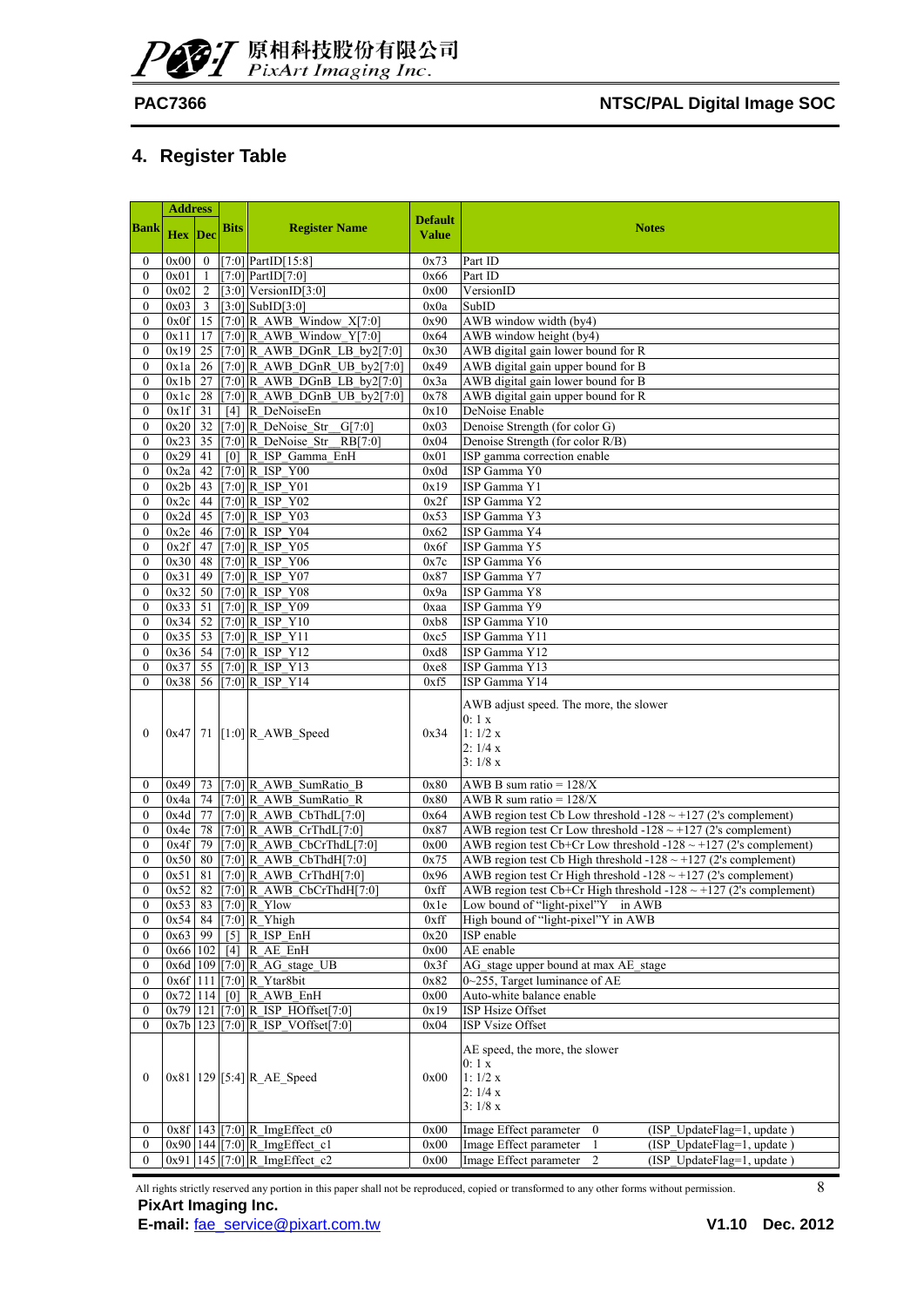### PAC7366 **NTSC/PAL Digital Image SOC**

| $\mathbf{0}$                       |              |          |                   | 0x93 147 [3:0] R_ImgEffectMode                             | 0x00         | Image Effect mode<br>0: monochrome<br>1: negative<br>$2: x-ray$<br>3: Sepia/Cold/Warm/Sunset<br>6: Solarize<br>10: Pixelate<br>(ISP_UpdateFlag=1, update)                          |
|------------------------------------|--------------|----------|-------------------|------------------------------------------------------------|--------------|------------------------------------------------------------------------------------------------------------------------------------------------------------------------------------|
| $\mathbf{0}$                       |              |          |                   | $0x94$   148   $[0]$   R ISP ImgEffect En                  | 0x00         | (ISP_UpdateFlag=1, update)                                                                                                                                                         |
| $\mathbf{0}$                       | 0x97 151     |          |                   | [4] R Shading EnH                                          | 0x01         | Lens shading enable                                                                                                                                                                |
| $\boldsymbol{0}$                   | 0x98 152     |          |                   | $[4]$ R VFLIP                                              | 0x00         | Vertical flip                                                                                                                                                                      |
| $\boldsymbol{0}$                   | 0x98 152     |          | $\lceil 5 \rceil$ | R HFLIP                                                    | 0x00         | Horizontal flip                                                                                                                                                                    |
| $\mathbf{0}$                       |              |          |                   | 0x99 153 [6:0] R_OffsetX_R[6:0]                            | 0x00         | Horizontal distances between shading center and sensor array center of<br>R-channel, MSB:sign bit, -63~+63                                                                         |
| $\mathbf{0}$                       |              |          |                   | $0x9a$ 154 [6:0] R_OffsetY_R[6:0]                          | 0x00         | Vertical distances between shading center and sensor array center of<br>R-channel, MSB:sign bit, -63~+63                                                                           |
| $\mathbf{0}$                       |              |          |                   | 0x9b 155 [6:0] R_OffsetX_G[6:0]                            | 0x00         | Horizontal distances between shading center and sensor array center of<br>G-channel, MSB:sign bit, -63~+63                                                                         |
| $\boldsymbol{0}$                   |              |          |                   | $0x9c$   156 $[6:0]$ R_OffsetY_G[6:0]                      | 0x00         | Vertical distances between shading center and sensor array center of<br>G-channel, MSB:sign bit, -63~+63<br>Horizontal distances between shading center and sensor array center of |
| $\boldsymbol{0}$                   |              |          |                   | 0x9d 157 [6:0] R_OffsetX_B[6:0]                            | 0x00         | B-channel, MSB:sign bit, -63~+63<br>Vertical distances between shading center and sensor array center of                                                                           |
| $\mathbf{0}$                       |              |          |                   | $0x9e$   158 [6:0] R_OffsetY_B[6:0]                        | 0x00         | B-channel, MSB:sign bit, -63~+63                                                                                                                                                   |
| $\boldsymbol{0}$                   |              |          |                   | 0x9f 159 [5:0] R LSC R1[5:0]                               | 0x00         | Quartic parameter of R-channel                                                                                                                                                     |
| $\mathbf{0}$                       |              |          |                   | 0xa0 160 [5:0] R LSC G1[5:0]                               | 0x00         | Quartic parameter of G-channel                                                                                                                                                     |
| $\boldsymbol{0}$                   |              |          |                   | 0xa1 161 [5:0] R LSC B1[5:0]                               | 0x00         | Quartic parameter of B-channel                                                                                                                                                     |
| $\boldsymbol{0}$                   |              |          |                   | 0xa2 162 [5:0] R LSC R2[5:0]                               | 0x50         | Square parameter of R-channel                                                                                                                                                      |
| $\boldsymbol{0}$                   |              |          |                   | 0xa3 163 [5:0] R LSC G2[5:0]                               | 0x50         | Square parameter of G-channel                                                                                                                                                      |
| $\mathbf{0}$                       |              |          |                   | 0xa4 164 [5:0] R LSC B2[5:0]                               | 0x50         | Square parameter of B-channel                                                                                                                                                      |
| $\mathbf{0}$                       |              |          |                   | 0xa5   165 [2:0] R_LSFT_1[2:0]                             | 0x04         | Shift parameter of lens shading                                                                                                                                                    |
| $\boldsymbol{0}$                   |              |          |                   | 0xa6 166 [1.0] R LSFT 2[1.0]                               | 0x00         | Shift parameter of lens shading                                                                                                                                                    |
| $\boldsymbol{0}$                   |              |          |                   | 0xa7 167 [1:0] R_LSFT_3[1:0]                               | 0x01         | Shift parameter of lens shading                                                                                                                                                    |
| $\mathbf{0}$                       |              |          |                   | 0xa8 168 [1:0] R LSFT_4[1:0]                               | 0x01         | Shift parameter of lens shading                                                                                                                                                    |
| $\mathbf{0}$                       |              |          |                   | 0xcc 204 [7:0] DGn R vs[7:0]                               | 0x00         | R Digital Gain sync by vsync                                                                                                                                                       |
| $\boldsymbol{0}$                   |              |          |                   | 0xcd 205 [0] DGn_R_vs[8]                                   | 0x00         | R Digital Gain sync by vsync                                                                                                                                                       |
| $\boldsymbol{0}$                   |              |          |                   | 0xce 206 [7:0] DGn_G_vs[7:0]                               | 0x00         | G Digital Gain sync by vsync                                                                                                                                                       |
| $\boldsymbol{0}$<br>$\mathbf{0}$   |              |          |                   | 0xcf 207 [0] DGn G_vs[8]<br>$0xd0$ 208 [7:0] DGn B vs[7:0] | 0x00<br>0x00 | G Digital Gain sync by vsync<br>B Digital Gain sync by vsync                                                                                                                       |
| $\boldsymbol{0}$                   | $0xd1$ 209   |          |                   | $[0]$ DGn_B_vs $[8]$                                       | 0x00         | B Digital Gain sync by vsync                                                                                                                                                       |
| $\boldsymbol{0}$                   |              |          |                   | $0xe0$ 224 [7:0] R ISP HSize[7:0]                          | 0x80         | ISP output Horizontal size(before skip function)                                                                                                                                   |
| $\mathbf{0}$                       |              |          |                   | $0xe1$ 225 [1:0] R ISP HSize[9:8]                          | 0x02         | ISP output Horizontal size(before skip function)                                                                                                                                   |
| $\mathbf{0}$                       |              |          |                   | 0xe2 226 [7:0] R_ISP_VSize[7:0]                            | 0xe0         | ISP output Vertical size(before skip function)                                                                                                                                     |
| $\mathbf{0}$                       |              |          |                   | 0xe3 227 [1:0] R_ISP_Vsize[9:8]                            | 0x01         | ISP output Vertical size(before skip function)                                                                                                                                     |
| $\mathbf{0}$                       | $0xed$ 237   |          |                   | [0] ISP Update                                             | 0x01         | ISP UpdateFlag                                                                                                                                                                     |
|                                    |              |          |                   |                                                            |              | Register Bank Select                                                                                                                                                               |
| $\boldsymbol{0}$                   |              |          |                   | 0xef 239 [2:0] R_RegBankSel                                | 0x00         | 0: ISP1 Register Bank (default)<br>1: Sensor Register Bank                                                                                                                         |
|                                    |              |          |                   |                                                            |              | 2: ISP2 Register Bank                                                                                                                                                              |
|                                    |              |          |                   |                                                            |              |                                                                                                                                                                                    |
|                                    | 0x01         | 1        |                   | [0] Cmd_Frame_Update_Flag                                  | 0x00         | Frame Update Flag                                                                                                                                                                  |
| 1                                  | 0x08         | 8        |                   | [4:0] Cmd Global                                           | 0x00         | Global gain control signal                                                                                                                                                         |
| 1                                  | 0x09         | 9        |                   | $[1:0]$ Cmd fgh                                            | 0x0          | Front gain control signal; $fgh=0/2/3$                                                                                                                                             |
|                                    | 0x0A         | 10       |                   | $[1:0]$ Cmd ggh                                            | 0x0          | Coase tuning global gain control signal; ggh=0/2/3                                                                                                                                 |
|                                    | 0x22         | 34       | [0]               | Cmd HFlip                                                  | 0x0          | Horizontal Flip                                                                                                                                                                    |
|                                    | $0x25$ 37    |          | [0]               | Cmd VFlip                                                  | 0x0          | Vertical Flip                                                                                                                                                                      |
| $\overline{2}$                     | 0x08         | 8        |                   | $[7:0]$ R ImgEffect Y offset                               | 0x00         | Y offset in Imgage Effect Mode                                                                                                                                                     |
| $\overline{c}$                     | 0x09         | 9        |                   | [7:0] R_ImgEffect_U_offset                                 | 0x00         | U offset in Imgage Effect Mode                                                                                                                                                     |
| $\overline{2}$                     | 0x0a         | 10       |                   | [7:0] R_ImgEffect_V_offset                                 | 0x00         | V offset in Imgage Effect Mode                                                                                                                                                     |
| $\boldsymbol{2}$<br>$\overline{2}$ | 0x0b<br>0x2a | 11<br>42 | [0]<br>[7]        | R ISP ImgEffect 1 En<br>R_ISP_Edge_En0                     | 0x00<br>0x01 | Enable Y/U/V offset in Imgage Effect Mode<br>ISP edge enhancement enable                                                                                                           |
| 2                                  | 0x2f         | 47       |                   | $[4:0]$ R_AE_stage_LL $[4:0]$                              | 0x13         | $(AE_{\text{stage}} \geq R_{\text{A}}E_{\text{stage}}LL)$ & & $(AG_{\text{stage}} \geq R_{\text{A}}G_{\text{stage}}LL)$<br>$=\geq$ Low Light                                       |
| 2                                  | 0x30         | 48       |                   | $[4:0]$ R_AE_stage_NL $[4:0]$                              | 0x11         | (AE stage $\leq$ R AE stage NL) & & (AG stage $\leq$ R AG stage NL)<br>$=\nImes$ =>Normal Light                                                                                    |
| 2                                  | 0x32         |          |                   | 50 [7:0] R_AG_stage_LL[7:0]                                | 0x10         | (AE stage $>= R$ AE stage LL) & & (AG stage $>= R$ AG stage LL)<br>$=\geq$ Low Light                                                                                               |
| 2                                  |              |          |                   | 0x33 51 [7:0] R_AG_stage_NL[7:0]                           | 0x00         | (AE stage $\leq$ R AE stage NL) & & (AG stage $\leq$ R AG stage NL)<br>$=\nImes$ =>Normal Light                                                                                    |

All rights strictly reserved any portion in this paper shall not be reproduced, copied or transformed to any other forms without permission. 9 **PixArt Imaging Inc.**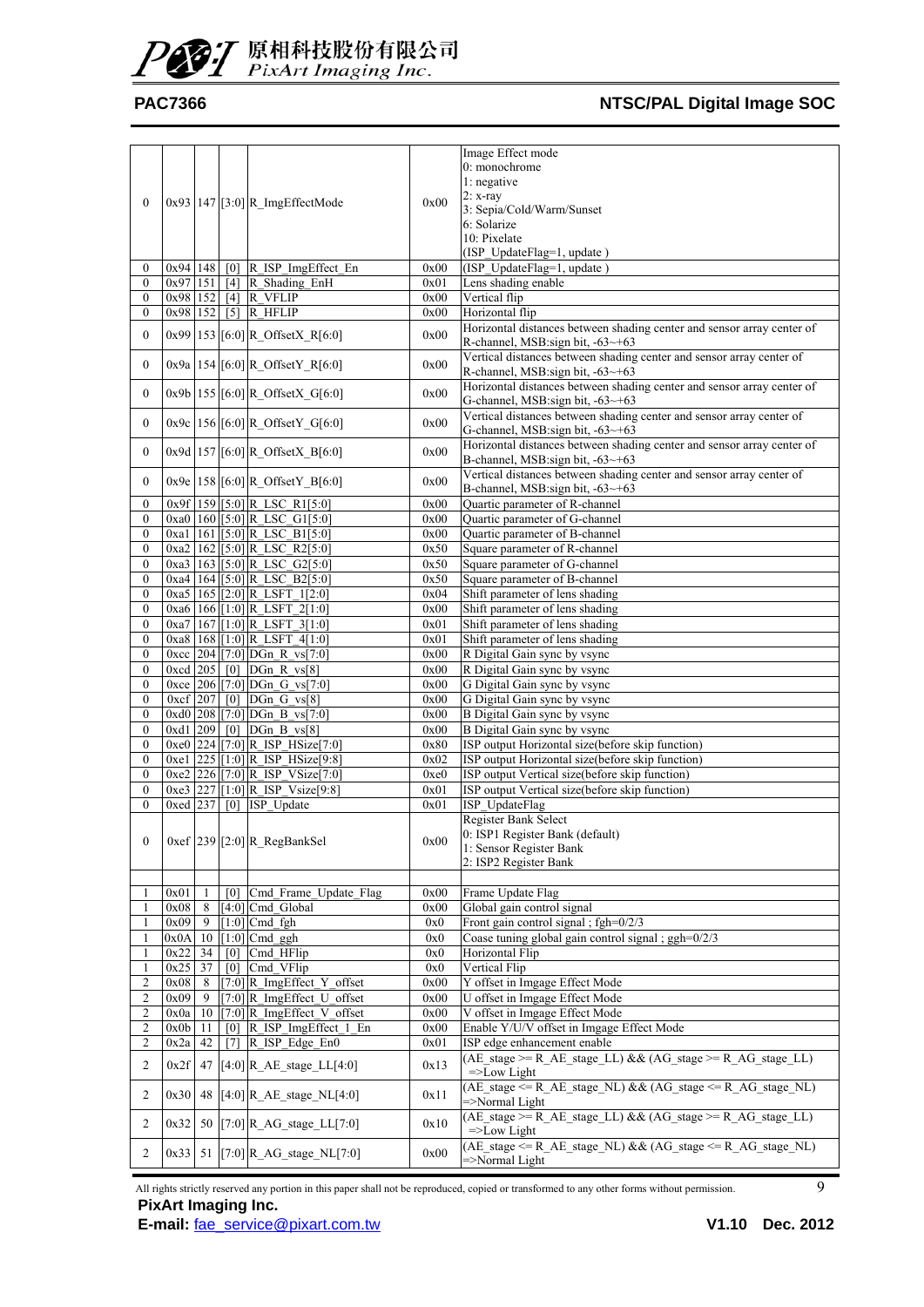![](_page_9_Picture_0.jpeg)

| 2                       |           |                |                   | 0x56 86 [4:0] R_EdgeRatio_Delta[4:0]               | 0x08 | Increment when AE/AG state change                          |
|-------------------------|-----------|----------------|-------------------|----------------------------------------------------|------|------------------------------------------------------------|
| $\overline{2}$          | 0x57      | 87             |                   | $[4:0]$ R EdgeRatio LL $[4:0]$                     | 0x04 | Edge ratio @Low Light                                      |
| $\overline{c}$          | 0x58      | 88             |                   | $[4:0]$ R EdgeRatio NL $[4:0]$                     | 0x0a | Edge ratio @Normal Light                                   |
|                         |           |                |                   |                                                    |      |                                                            |
| 2                       |           |                |                   | 0x5a 90 $[4:0]$ R Edge th Delta $[4:0]$            | 0x08 | Increment when AE/AG state change                          |
| $\overline{c}$          | $0x5b$ 91 |                |                   | $[7:0]$ R Edge th LL $[7:0]$                       | 0x0a | Edge threshold $@$ Low Light                               |
| $\overline{c}$          | 0x5c      | 92             |                   | [7:0] R Edge th $NL[7:0]$                          | 0x08 | Edge threshold @ Normal Light                              |
| $\overline{c}$          | 0x5e      | 94             |                   | $[4:0]$ R Saturation Delta $[4:0]$                 | 0x01 | Increment when AE/AG state change                          |
| $\sqrt{2}$              |           |                |                   | $0x5f$ 95 [4:0] R Saturation LL[4:0]               | 0x0b | Color Saturation @ Low Light                               |
|                         |           |                |                   |                                                    |      |                                                            |
| $\overline{c}$          | $0x60$ 96 |                |                   | $[4:0]$ R Saturation NL $[4:0]$                    | 0x16 | Color Saturation @ Normal Light                            |
| $\overline{c}$          | 0x62      | 98             |                   | [4:0] R Shading CP R Delta[4:0]                    | 0x02 | Increment when AE/AG state change                          |
| $\overline{c}$          |           |                |                   | $[3:0]$ R_Shading_CP_R_NL $[3:0]$                  | 0x0f | Shading compensation percentage @Normal Light              |
| $\sqrt{2}$              | 0x63      | 99             |                   | [7:4] R Shading CP R $LL[3:0]$                     | 0x00 | Shading compensation percentage @Low Light                 |
|                         |           |                |                   |                                                    |      |                                                            |
| $\sqrt{2}$              | 0x64 100  |                |                   | [0] R_Contrast_En                                  | 0x01 | <b>Contrast Enable</b>                                     |
| $\overline{c}$          |           |                |                   | 0x69 105 [7:0] R Brightness LL[7:0]                | 0x00 | Brightness @ Low Light                                     |
| $\mathfrak{2}$          |           |                |                   | 0x6a   106   [7:0] R Brightness NL [7:0]           | 0x00 | Brightness @ Normal Light                                  |
| $\sqrt{2}$              |           |                |                   | 0x9b 155 [1:0] R ISP WOI HSize[9:8]                | 0x02 | (ISP2 UpdateFlag=1, update)                                |
|                         |           |                |                   | 0x9c 156 [7:0] R ISP WOI HSize[7:0]                | 0x80 |                                                            |
| $\mathfrak{2}$          |           |                |                   |                                                    |      | (ISP2 UpdateFlag=1, update)                                |
| $\overline{c}$          |           |                |                   | 0x9d 157 [1:0] R_ISP_WOI_VSize[9:8]                | 0x01 | (ISP2_UpdateFlag=1, update)                                |
| $\sqrt{2}$              |           |                |                   | 0x9e   158 [7:0] R_ISP_WOI_VSize[7:0]              | 0xe0 | (ISP2_UpdateFlag=1, update)                                |
| $\mathfrak{2}$          |           |                |                   | 0x9f 159 [1:0] R_ISP_WOI_HOffset[9:8]              | 0x00 | (ISP2 UpdateFlag=1, update)                                |
| $\sqrt{2}$              |           |                |                   | 0xa0   160   [7:0] R_ISP_WOL_HOffset[7:0]          | 0x00 | (ISP2_UpdateFlag=1, update)                                |
|                         |           |                |                   |                                                    |      |                                                            |
| $\overline{2}$          |           |                |                   | 0xa1   161 [1:0] R_ISP_WOI_VOffset[9:8]            | 0x00 | (ISP2 UpdateFlag=1, update)                                |
| $\overline{c}$          |           |                |                   | 0xa2 162 [7:0] R ISP WOI VOffset[7:0]              | 0x00 | (ISP2 UpdateFlag=1, update)                                |
| $\overline{c}$          |           |                |                   | $[1]$ R UV Swap                                    | 0x00 | U V Swap                                                   |
| $\sqrt{2}$              | 0xbf 191  |                | $\lceil 2 \rceil$ | R YC Swap                                          | 0x01 | Y C Swap                                                   |
|                         |           |                |                   |                                                    |      |                                                            |
| $\overline{2}$          |           |                |                   | 0xc0 192 [3:0] R RGB565 mode[3:0]                  | 0x00 | RGB565 mode                                                |
|                         |           |                |                   |                                                    |      | Output Data format select                                  |
| $\overline{c}$          |           |                |                   | 0xc0   192 [5:4] R_Format_Sel                      | 0x00 | 0:YUV 1:RGB565 2:RGB555 3:RGB444                           |
|                         |           |                |                   |                                                    |      | (ISP2 UpdateFlag=1, update)                                |
|                         | 0xc1 193  |                |                   | $[0]$ R Vsync INV                                  |      | Vsync inverse                                              |
| $\overline{\mathbf{c}}$ |           |                |                   |                                                    | 0x01 |                                                            |
| $\overline{2}$          |           |                |                   | 0xc1   193 [1] R_Hsync_INV                         | 0x01 | Hsync inverse                                              |
| $\overline{c}$          | 0xc1 193  |                | $\lceil 2 \rceil$ | R Pxclk INV                                        | 0x00 | Pxclk inverse                                              |
| 3                       | 0x02      | 2              |                   | $[0]$ R CCMASign $[8]$                             | 0x00 | <b>ACCM</b> Base matrix coefficient                        |
| 3                       | 0x03      | $\overline{3}$ |                   | $[7:0]$ R_CCMASign $[7:0]$                         | 0x33 | <b>ACCM</b> Base matrix coefficient                        |
|                         |           |                |                   |                                                    |      |                                                            |
| $\mathfrak{Z}$          | 0x04      | $\overline{4}$ |                   | [7:0] R CCMA0 $0$ [7:0]                            | 0x2c | <b>ACCM</b> Base matrix coefficient                        |
| $\overline{\mathbf{3}}$ | 0x05      | 5              |                   | $[7:0]$ R CCMA0 1[7:0]                             | 0x2c | <b>ACCM</b> Base matrix coefficient                        |
| $\mathfrak{Z}$          | 0x06      | $\overline{6}$ |                   | $[7:0]$ R CCMA0 2[7:0]                             | 0x28 | ACCM Base matrix coefficient                               |
| 3                       | 0x07      | $\tau$         |                   | [7:0] R CCMA1 0[7:0]                               | 0x0b | <b>ACCM</b> Base matrix coefficient                        |
| $\mathfrak{Z}$          | 0x08      | 8              |                   | [7:0] R CCMA1 1[7:0]                               | 0x39 | <b>ACCM</b> Base matrix coefficient                        |
|                         |           |                |                   |                                                    |      |                                                            |
| $\overline{\mathbf{3}}$ | 0x09      | $\overline{9}$ |                   | $[7:0]$ R CCMA1 2[7:0]                             | 0x44 | <b>ACCM</b> Base matrix coefficient                        |
| $\sqrt{3}$              | $0x0a$ 10 |                |                   | $[7:0]$ R CCMA2 0[7:0]                             | 0x40 | <b>ACCM</b> Base matrix coefficient                        |
| $\sqrt{3}$              | 0x0b      | 11             |                   | $[7:0]$ R CCMA2 1[7:0]                             | 0x34 | ACCM Base matrix coefficient                               |
| 3                       | 0x0c      | 12             |                   | $[7:0]$ R_CCMA2_2 $[7:0]$                          | 0x0c | <b>ACCM</b> Base matrix coefficient                        |
|                         |           |                |                   |                                                    |      |                                                            |
|                         |           |                |                   |                                                    |      |                                                            |
| 5                       | 0x00      | $\mathbf{0}$   |                   | $[0]$ r_TXF_En                                     | 0x0  | 0: ccir656 output from ISP                                 |
|                         |           |                |                   |                                                    |      | 1: ccir656 output from TXF                                 |
|                         |           |                |                   |                                                    |      |                                                            |
|                         |           |                |                   |                                                    |      | NTSC M=0; (pedestal on)                                    |
|                         |           |                |                   |                                                    |      |                                                            |
|                         |           |                |                   |                                                    |      | NTSC $J=1$ ; (pedestal off)                                |
| 6                       | 0x00      |                |                   | $0$ [2:0] reg tv mode                              | 0x0  | PAL $M=2$ ;                                                |
|                         |           |                |                   |                                                    |      | PAL N=4; (pedestal on)                                     |
|                         |           |                |                   |                                                    |      | PAL NC=5:                                                  |
|                         |           |                |                   |                                                    |      | PAL BDGHI=6; (pedestal off)                                |
| 6                       | 0x01      | 1              |                   | $\overline{[0]}$ $\lvert \text{reg\_tv\_e} \rvert$ | 0x0  | 1: TV Encoder Enable                                       |
|                         |           |                |                   |                                                    |      |                                                            |
| 7                       | 0x00      | $\overline{0}$ |                   | $[0]$ r og enable                                  | 0x1  | enable signal of overlay generator                         |
| $\tau$                  |           |                |                   | $[0]$ r layer show 1                               | 0x1  | enable signal of layer 1                                   |
| $\tau$                  |           |                |                   | $\boxed{1}$ r layer show 2                         | 0x1  | enable signal of layer 2                                   |
| 7                       | $0x12$ 18 |                | $\lceil 2 \rceil$ | r layer show 3                                     | 0x1  | enable signal of laver 3                                   |
|                         |           |                |                   |                                                    |      |                                                            |
| $\tau$                  |           |                |                   | [3] r layer show 4                                 | 0x1  | enable signal of layer 4                                   |
| $\boldsymbol{7}$        |           |                |                   | $[4]$ r layer show 5                               | 0x1  | enable signal of layer 5 (number layer)                    |
| $\tau$                  | 0x97 151  |                |                   | $[7:0]$ r_Y_num_char $[7:0]$                       | 0x00 | Y value of word color in number layer                      |
| $\overline{7}$          |           |                |                   | 0x98 152 [7:0] r Cb num char [7:0]                 | 0x00 | Cb value of word color in number layer                     |
| $\tau$                  |           |                |                   | 0x99 153 [7:0] r Cr num char [7:0]                 | 0x00 | Cr value of word color in number layer                     |
|                         |           |                |                   |                                                    |      |                                                            |
| 7                       |           |                |                   | 0x9a   154   [7:0] $r Y$ num back [7:0]            | 0x00 | Y value of background color in number layer                |
| $\tau$                  |           |                |                   | 0x9b 155 [7:0] r Cb num back [7:0]                 | 0x00 | Cb value of background color in number layer               |
| $\overline{7}$          |           |                |                   | 0x9c 156 [7:0] r Cr num back [7:0]                 | 0x00 | Cr value of background color in number layer               |
| $\overline{7}$          |           |                |                   | 0xc1   193   [7:0] r number char 2 1[7:0]          | 0x00 | [3:0] : 1st number character, [7:4] : 2nd number character |
|                         |           |                |                   |                                                    |      |                                                            |
| 7                       |           |                |                   | $0xc2$ [194 [7:0] r number char 4 37:0]            | 0x00 | [3:0] : 3rd number character, [7:4] : 4th number character |

All rights strictly reserved any portion in this paper shall not be reproduced, copied or transformed to any other forms without permission. 10 **PixArt Imaging Inc.**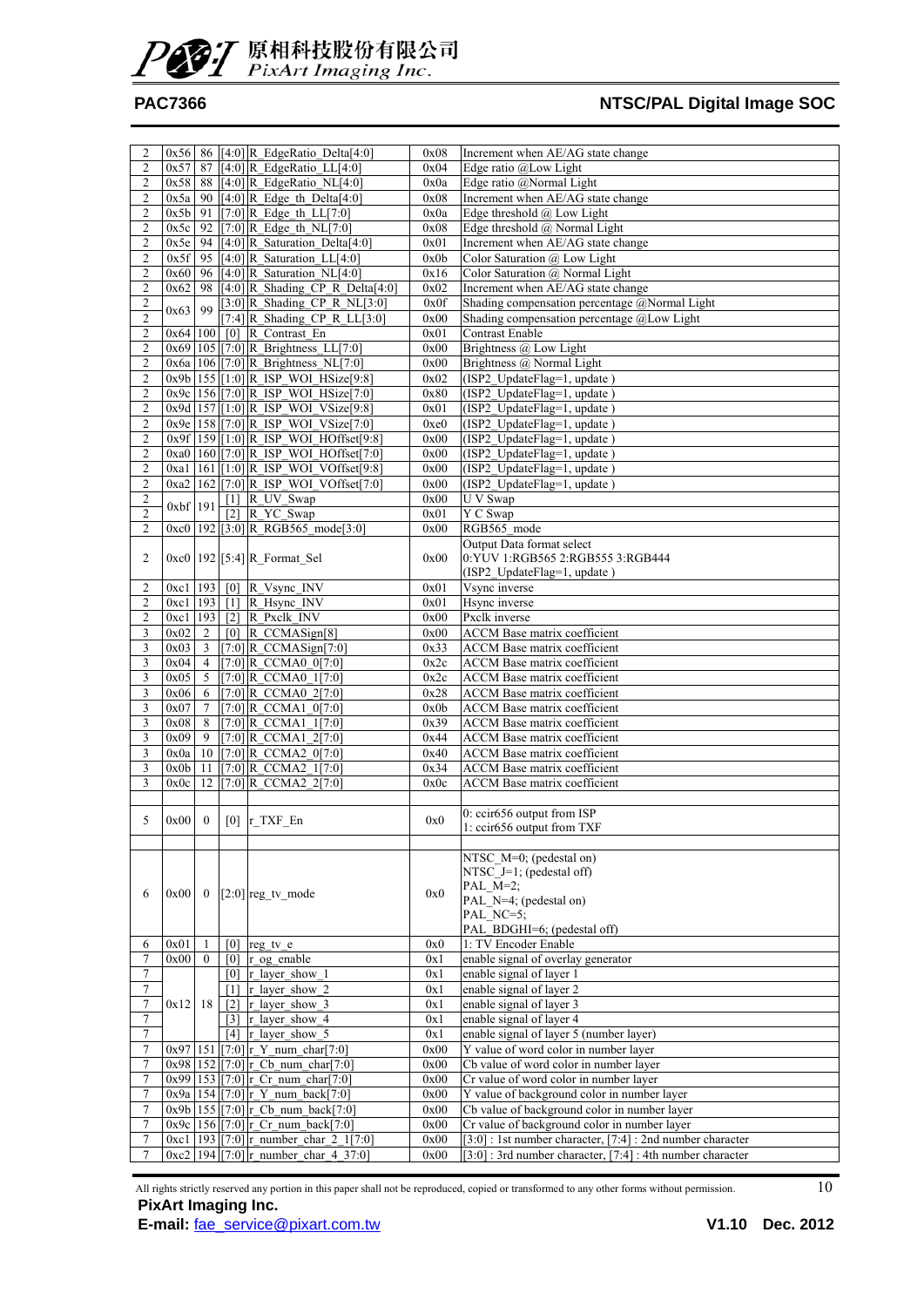![](_page_10_Picture_0.jpeg)

|                | 0xc3   195   [7:0] r number char 6 5 [7:0]              | 0x00 | $[3:0]$ : 5th number character, $[7:4]$ : 6th number character                   |
|----------------|---------------------------------------------------------|------|----------------------------------------------------------------------------------|
| 7              | $0xc4$   196 [7:0] r_number_char_8_7[7:0]               | 0x00 | $[3:0]$ : 7th number character, $[7:4]$ : 8th number character                   |
| 7              | $0xc5$ [197] [7:0] r number char 10 9[7:0]              | 0x00 | [3:0] : 9th number character, [7:4] : 10th number character                      |
| $\overline{7}$ | $0xc6$   198 $[7:0]$ r_number_char_12_11[7:0]           | 0x00 | $[3:0]$ : 11th number character, $[7:4]$ : 12th number character                 |
| $\overline{7}$ | $0xc7$ 199 [7:0] r number char 14 13[7:0]               | 0x00 | $[3:0]$ : 13th number character, $[7:4]$ : 14th number character                 |
| $\tau$         | $0xc8$ 200 [7:0] r number char 16 15 [7:0]              | 0x00 | [3:0] : 15th number character, [7:4] : 16th number character                     |
|                | $0xc9$ 201 [7:0] r_number_char_18_17[7:0]               | 0x00 | $[3:0]$ : 17th number character, $[7:4]$ : 18th number character                 |
| $\overline{7}$ | 0xca 202 [7:0] r number char 20 19 [7:0]                | 0x00 | [3:0] : 19th number character, [7:4] : 20th number character                     |
| $\tau$         | 0xcb 203 [7:0] r_number_char_22_21[7:0]                 | 0x00 | [3:0] : 21th number character, [7:4] : 22th number character                     |
| 7              | 0xcc 204 [4:0] r number amount [4:0]                    | 0x00 | number amount in number layer                                                    |
| 7              | $0 \times d$ [205] [1:0] r transparency h num [1:0]     | 0x00 | $[0]$ : bit 8 of transparency of number character, $[1]$ : bit 8 of transparency |
|                |                                                         |      | of number background                                                             |
|                | 0xce $[206][7:0]$ r transparency num word [7:0]         | 0x00 | bit 0~7 of transparency of number character                                      |
| 7              | 0xcf 207 [7:0] r_transparency_num_back[7:0]             | 0x00 | bit $0\sim$ 7 of transparency of number background                               |
| 7              | $0xd0$ 208 [7:0] r_target_image_num_1[7:0]              | 0x00 | index of layer 1 overlay image                                                   |
| 7              | 0xd1 209 [7:0] r_target_image_num_1[15:8]               | 0x00 | index of layer 1 overlay image                                                   |
| 7              | $0xd2$   210   [7:0] r target image num 2[7:0]          | 0x00 | index of layer 2 overlay image                                                   |
| $\tau$         | 0xd3 211 [7:0] r_target_image_num_2[15:8]               | 0x00 | index of layer 2 overlay image                                                   |
| $\tau$         | 0xd4 212 [7:0] r_target_image_num_3[7:0]                | 0x00 | index of layer 3 overlay image                                                   |
| 7              | 0xd5 213 [7:0] r target image num $3[15:8]$             | 0x00 | index of layer 3 overlay image                                                   |
| $\overline{7}$ | $0xd6$ 214 [7:0] $r_{target\_image\_num\_4[7:0]}$       | 0x00 | index of layer 4 overlay image                                                   |
| 7              | $0xd7$ 215 [7:0] r_target_image_num_4[15:8]             | 0x00 | index of layer 4 overlay image                                                   |
| 7              | $0xe0$ 224 [7:0] $r_f$ flicker period 1[7:0]            | 0x00 | flicker time period of layer 1                                                   |
| 7              | 0xe1 $ 225 $ [7:0] r flicker period 2[7:0]              | 0x00 | flicker time period of layer 2                                                   |
| $\tau$         | 0xe2 226 [7:0] r flicker period 3[7:0]                  | 0x00 | flicker time period of layer 3                                                   |
| $\tau$         | 0xe3 $\left[ 227 \right]$ [7:0] r_flicker_period_4[7:0] | 0x00 | flicker time period of layer 4                                                   |
|                | 0xe4 228 [7:0] r_flicker_period_5[7:0]                  | 0x00 | flicker time period of layer 5                                                   |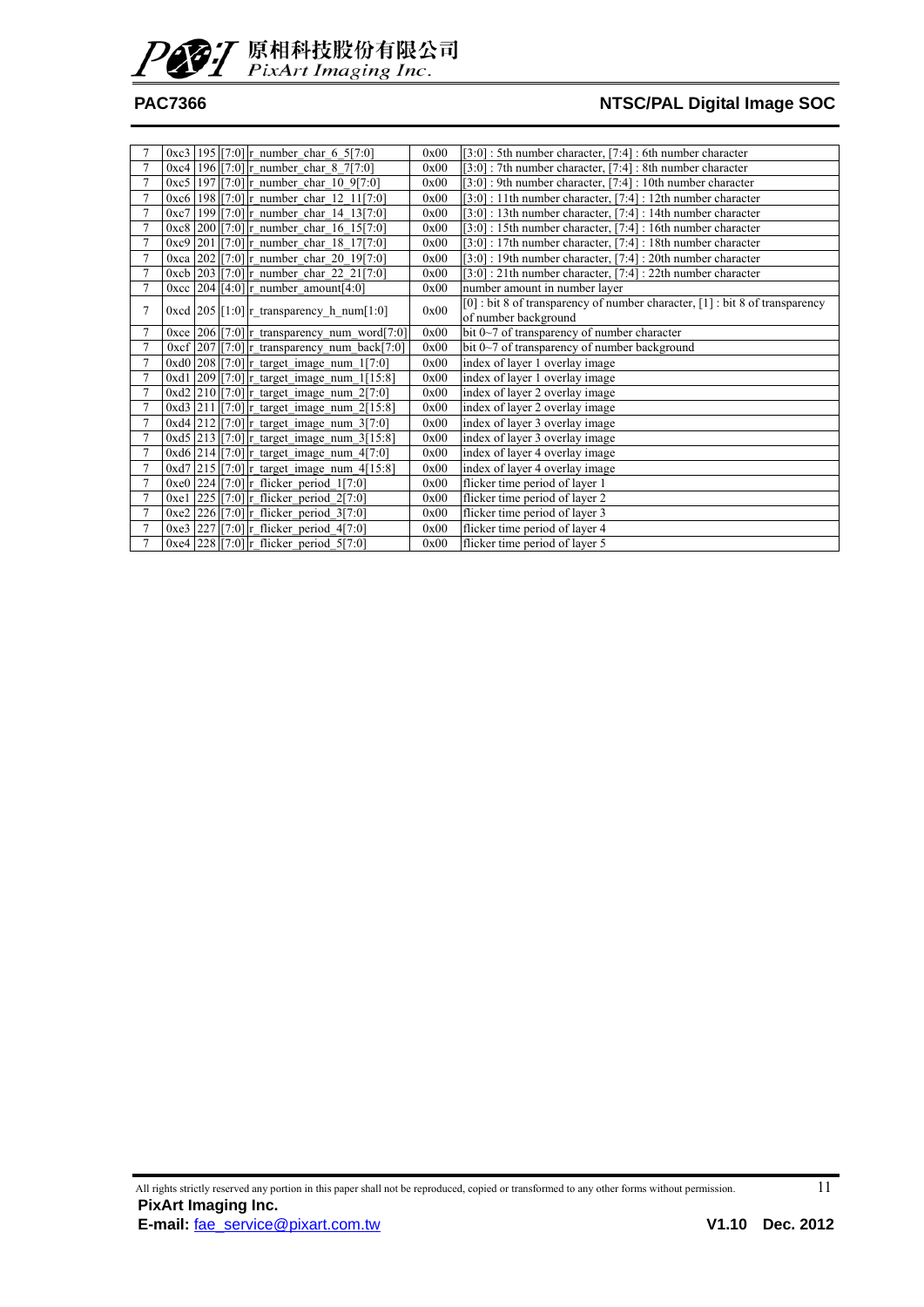### **5. Reference Circuit Schematic**

![](_page_11_Figure_4.jpeg)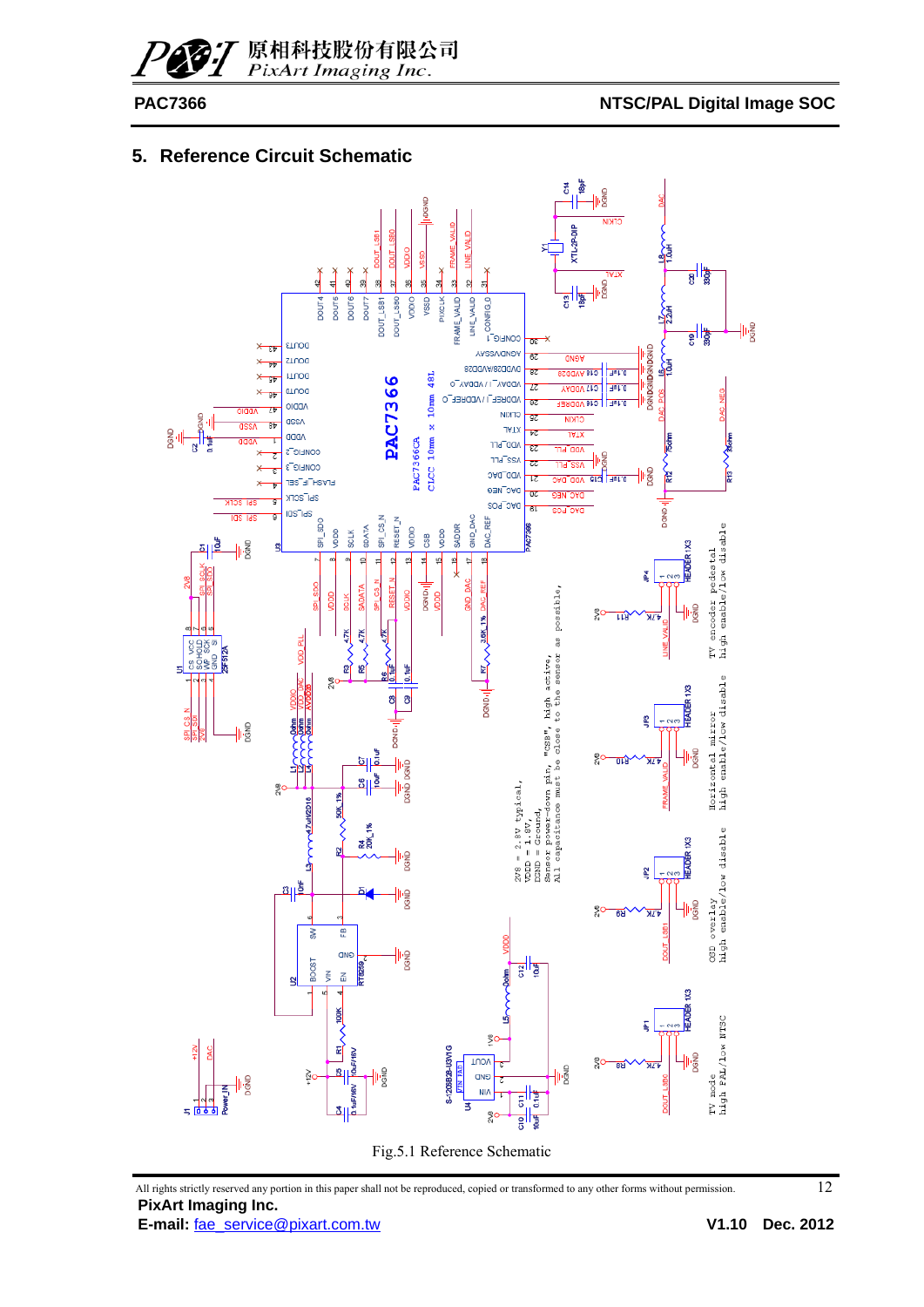![](_page_12_Picture_0.jpeg)

#### **6. Internal Block Diagram**

![](_page_12_Figure_4.jpeg)

Fig.6.1 Block Diagram

### **7. Digital Function**

#### $\bullet$  Mirror and Flip

PAC7366 provides mirror and flip modes. Mirror mode reverses the sensor data read-out order horizontally, and flip mode provides reverses it vertically.

| <b>Bank</b> | <b>Address</b> |            |             |                      |                      |                        |  |
|-------------|----------------|------------|-------------|----------------------|----------------------|------------------------|--|
|             | <b>Hex</b>     | <b>Dec</b> | <b>Bits</b> | <b>Register Name</b> | <b>Default Value</b> | <b>Notes</b>           |  |
|             |                |            |             |                      |                      | Horizontal Flip,       |  |
|             | 0x22           | 34         | [0]         | Cmd HFlip            | 0x0                  | $0:$ mirror off        |  |
|             |                |            |             |                      |                      | $\therefore$ mirror on |  |
|             |                |            |             |                      |                      | Vertical Flip,         |  |
|             | 0x25           | 37         | [0]         | Cmd VFlip            | 0x0                  | $0:$ flip off          |  |
|             |                |            |             |                      |                      | $1:$ flip on           |  |

| Original Image | <b>Mirrored Image</b> | <b>Tlipped Image</b> | <b>Mirrored and Flipped Image</b> |
|----------------|-----------------------|----------------------|-----------------------------------|
|                |                       |                      |                                   |

Fig.7.1 Mirror and Flip Samples

#### z **Test Patterns generated from Image Sensor Processor, by programming a register**

PAC7366 provides fixed test patterns generated by image sensor processor for test purposes. Test patterns are accessible by programming a register.

| <b>Bank</b> | <b>Address</b> |     | <b>Bits</b> | <b>Register Name</b> | <b>Default Value</b> | <b>Notes</b>                                                                                                                                                                                                                                                                                 |
|-------------|----------------|-----|-------------|----------------------|----------------------|----------------------------------------------------------------------------------------------------------------------------------------------------------------------------------------------------------------------------------------------------------------------------------------------|
|             | <b>Hex</b>     | Dec |             |                      |                      |                                                                                                                                                                                                                                                                                              |
|             | 0x0C           | 12  | [4:0]       | R ISP TestMod        | 0x00                 | ISP test mode data generation<br>$Bit[4]$ : defect test pixel insertion<br>$Bit[3:0]$ :<br>0:no test; 1:white; 2:black;<br>$3:$ red; $4:$ green; $5:$ blue;<br>6: vertical&horizontal color bar<br>7: random data<br>8: vertical gray bar<br>9: horizontal gray bar<br>$12-15$ : motion test |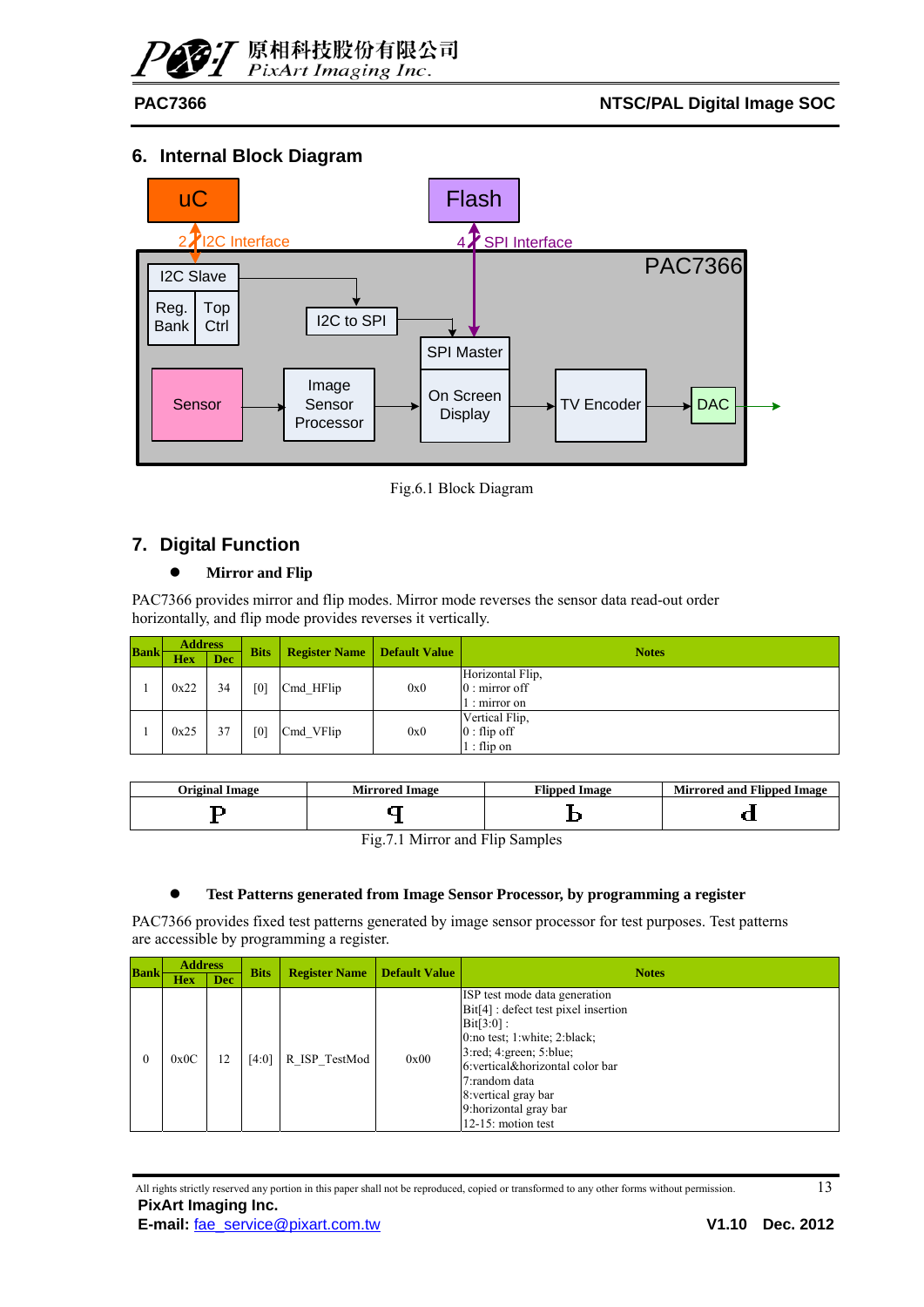![](_page_13_Picture_0.jpeg)

![](_page_13_Figure_3.jpeg)

Fig.7.2 Test Patterns from Image Sensor

#### z **Test Patterns generated from TV encoder, by programming a register**

PAC7366 provides color bar test pattern generated by TV encoder for TV signal test purposes. Test patterns are accessible by programming a register. Color bars of NTSC and PAL are built-in to support hue and color saturation characterization and each consists of seven color bars (white, yellow, cyan, green, magenta, red, and blue)

| <b>Bank</b> | <b>Address</b><br><b>Hex</b><br><b>Dec</b> |                | <b>Bits</b> | Register Name Default Value | Notes                                            |
|-------------|--------------------------------------------|----------------|-------------|-----------------------------|--------------------------------------------------|
|             | 0x11                                       | $\overline{ }$ | [2]         | reg_ccir656_src             | 0: CCIR656 SRC Sensor<br>1: CCIR656 SRC ColorBar |

| NTSC 100% color bar |                                                                                                                                                | PAL 100% color bar         |  |  |  |  |  |
|---------------------|------------------------------------------------------------------------------------------------------------------------------------------------|----------------------------|--|--|--|--|--|
|                     |                                                                                                                                                |                            |  |  |  |  |  |
|                     |                                                                                                                                                |                            |  |  |  |  |  |
|                     |                                                                                                                                                |                            |  |  |  |  |  |
|                     |                                                                                                                                                |                            |  |  |  |  |  |
|                     |                                                                                                                                                |                            |  |  |  |  |  |
|                     | $\mathbf{r}$ $\mathbf{r}$ $\mathbf{r}$ $\mathbf{r}$ $\mathbf{r}$ $\mathbf{r}$ $\mathbf{r}$ $\mathbf{r}$ $\mathbf{r}$ $\mathbf{r}$ $\mathbf{r}$ | T(X, Y, T)<br>$\mathbf{1}$ |  |  |  |  |  |

Fig.7.3 Test Patterns from TV Encoder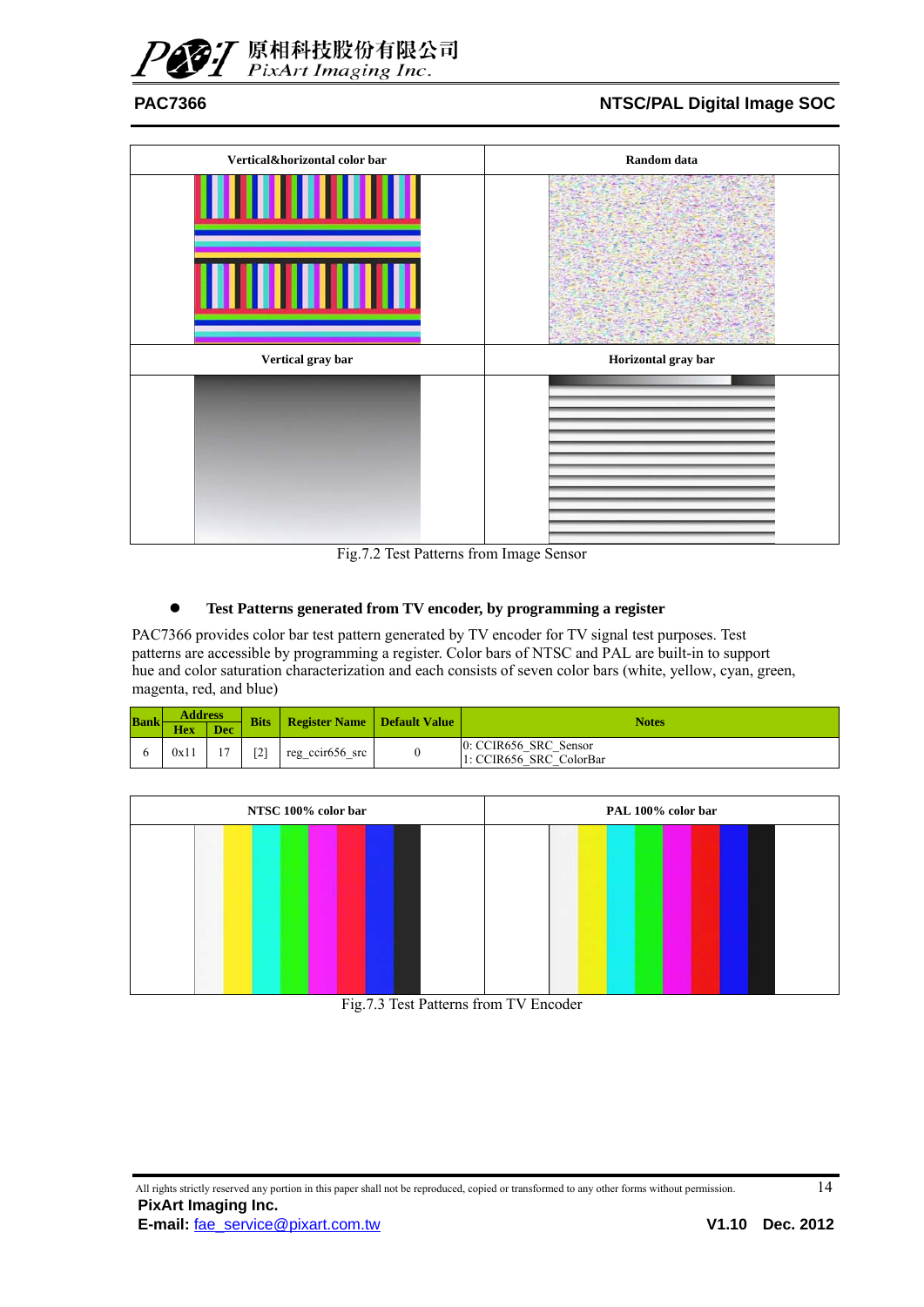![](_page_14_Picture_0.jpeg)

#### **8. Sensor Pixel Array Structure**

The active pixel array is 640 x 480 pixels for NTSC\_TV, 768 x 576 pixels for PAL\_TV. The active border is for color interpolation, defect, denoise and edge enhancement.

| R<br>GF<br>Gr<br>$\mathbf R$                                                                                 | ,<br>.<br>ب<br>$\bf{B}$<br>B<br>Gb<br>Gb<br>Active Border Area: 6 rows<br>$\mathbf R$<br>Gr<br>$\mathbf R$<br>Gr                                                                                                                                                      |                                  |
|--------------------------------------------------------------------------------------------------------------|-----------------------------------------------------------------------------------------------------------------------------------------------------------------------------------------------------------------------------------------------------------------------|----------------------------------|
| B<br>Gb<br>$\mathbb R$<br>G<br>$\bf{B}$<br>$\mathbf{G}$ b<br>$_{\rm Gr}$<br>Active Border Area:<br>4 columns | $\, {\bf B}$<br>${\bf G}{\bf b}$<br>$\mathbf{B}$<br>Gb<br>$\mathbf R$<br>Gr<br>Gr<br>$\mathbf R$<br>Gb<br>$\bf{B}$<br>$\bf{B}$<br>Gb<br>$\mathbf R$<br>R Gr<br>$\mathbf{R}$<br>$\overline{\mathbf{G}}$ r<br>Active Pixel ArrayArea<br>NTSC: 640 x480<br>PAL: 768 x576 | 4 columns<br>Active Border Area: |
|                                                                                                              | Active Border Area: 6 rows                                                                                                                                                                                                                                            |                                  |

Fig.8.1 Sensor Pixel Array

#### **9. Auto Exposure Control and Auto Gain Control**

#### $\bullet$  Auto Exposure Control

Exposure time is manually set by registers when auto exposure control is off, instead it is controlled by auto exposure time algorithm when auto exposure control is on.

| <b>Bank</b> | <b>Address</b> |            |     | <b>Bits</b>   Register Name   Default Value | Notes                                                       |  |  |  |
|-------------|----------------|------------|-----|---------------------------------------------|-------------------------------------------------------------|--|--|--|
|             | <b>Hex</b>     | <b>Dec</b> |     |                                             |                                                             |  |  |  |
|             | 0x66           | 102        | (4) | R AE EnH                                    | 0: Auto Exposure Control off<br>1: Auto Exposure Control on |  |  |  |

#### z **Auto Gain Stage Upper Bound**

Maximum gain is limited to upper bound.

| <b>Bank</b> | <b>Address</b> |            | <b>Bits</b> |                        | <b>Register Name Default Value</b> | <b>Notes</b>                               |  |  |  |
|-------------|----------------|------------|-------------|------------------------|------------------------------------|--------------------------------------------|--|--|--|
|             | <b>Hex</b>     | <b>Dec</b> |             |                        |                                    |                                            |  |  |  |
|             | 0x6D           | 109        |             | [7:0] $R_AG_{stage}UB$ | 0x96                               | 48: x16<br>64: x32<br>80 : x64<br>96: x128 |  |  |  |

Note : When AE is on.

#### Global gain control, Front gain control, Coase tuning global gain control

|             | Analog gain $x1 \sim x32$ . |            |             |                      |                      |                                    |  |  |  |  |  |
|-------------|-----------------------------|------------|-------------|----------------------|----------------------|------------------------------------|--|--|--|--|--|
| <b>Bank</b> | <b>Address</b>              |            | <b>Bits</b> | <b>Register Name</b> | <b>Default Value</b> | <b>Notes</b>                       |  |  |  |  |  |
|             | <b>Hex</b>                  | <b>Dec</b> |             |                      |                      |                                    |  |  |  |  |  |
| -1          | 0x08                        | 08         | [4:0]       | Cmd Global           | 0x00                 | $1 + (Cmd \text{ Global}[4:0]/16)$ |  |  |  |  |  |
| -1          | 0x09                        | 09         | $[1:0]$     | Cmd fgh              | 0x00                 | 0: x1<br>2: x2<br>3: x4            |  |  |  |  |  |
| -1          | 0x0A                        | 10         | [1:0]       | Cmd ggh              | 0x00                 | 0: x1<br>2: x2<br>3: x4            |  |  |  |  |  |
|             | Note: When AE is off        |            |             |                      |                      |                                    |  |  |  |  |  |

All rights strictly reserved any portion in this paper shall not be reproduced, copied or transformed to any other forms without permission. 15 **PixArt Imaging Inc.** 

**E-mail:** fae\_service@pixart.com.tw **V1.10 Dec. 2012**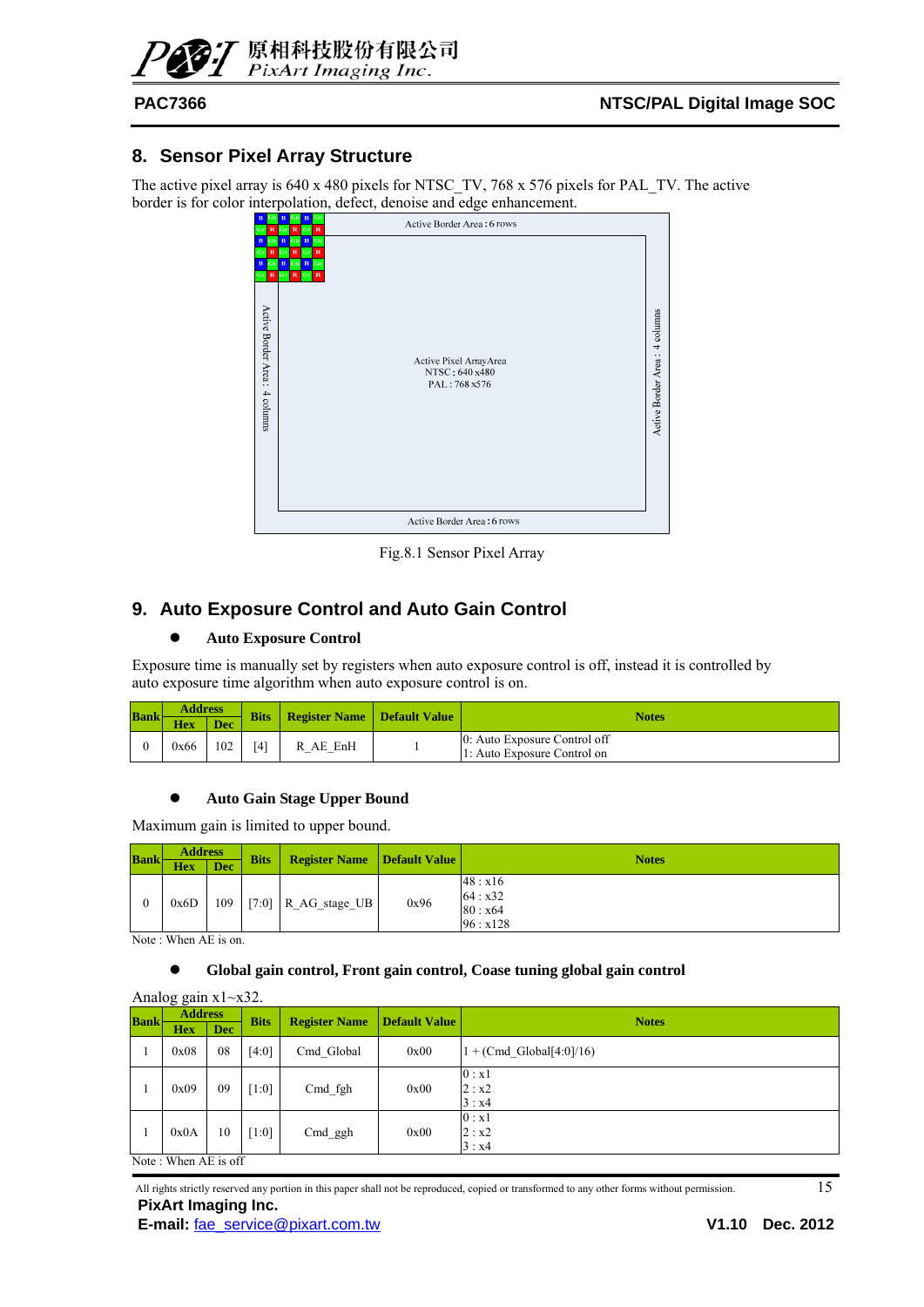![](_page_15_Picture_0.jpeg)

### **10. Digital Gain**

| Digital gain $x1$ , $x2$ , $x8$ . |  |  |
|-----------------------------------|--|--|
|                                   |  |  |

| <b>Bank</b> | <b>Address</b><br><b>Hex</b> | <b>Dec</b> | <b>Bits</b> | <b>Register Name</b>         | Default Value | <b>Notes</b>            |
|-------------|------------------------------|------------|-------------|------------------------------|---------------|-------------------------|
|             | 0xdf                         |            |             | 223 $[1:0]$ R_DG_manual_gain | 0x00          | 0: x1<br>1: x2<br>2: x8 |

### **11. NTSC / PAL Signal Parameters**

#### z **NTSC : H\_Timing**

| <b>Test Item</b> | <b>Description</b>         | <b>Pattern</b> | Unit       | L-Limit | <b>H-Limit</b> | <b>Nominal</b> | <b>Measurement</b> |
|------------------|----------------------------|----------------|------------|---------|----------------|----------------|--------------------|
|                  | Sync Rise Time             | 75% Color Bars | n sec      | 100.00  | 300.00         | 200.00         | 133.0              |
|                  | Sync Fall Time             |                | n sec      | 100.00  | 300.00         | 200.00         | 131.0              |
|                  | Sync Width                 |                | u sec      | 4.50    | 4.90           | 4.70           | 4.7                |
|                  | Sync Level                 |                | <b>IRE</b> | 37.90   | 42.00          | 39.95          | 40.9               |
| H Timing         | Burst Level                |                | <b>IRE</b> | 35.00   | 43.40          | 39.20          | 38.0               |
|                  | <b>Sync to Burst Start</b> |                | u sec      | 5.20    | 5.40           | 5.30           | 5.4                |
|                  | <b>Burst Width</b>         |                | cycles     | 8.50    | 9.50           | 9.00           | 9.0                |
|                  | <b>Front Porch</b>         |                | u sec      | 0.50    | 2.50           | 1.50           | 1.5                |
|                  | Sync to SetUp              |                | u sec      | 8.00    | 11.00          | 9.50           | 9.2                |
| Line Frequency   | Line Frequency             |                | kHz        | 15.734  | 15.734         | 15.734         | 15.734             |
|                  | Field Frequency            |                | Hz         | 59.94   | 59.94          | 59.94          | 59.94              |

#### z **PAL : H\_Timing**

| <b>Test Item</b> | <b>Description</b>     | <b>Pattern</b> | Unit  | L-Limit | <b>H-Limit</b> | <b>Nominal</b> | <b>Measurement</b> |
|------------------|------------------------|----------------|-------|---------|----------------|----------------|--------------------|
|                  | Sync Rise Time         |                | n sec | 100.00  | 300.00         | 200.00         | 139.00             |
|                  | Sync Fall Time         |                | n sec | 100.00  | 300.00         | 200.00         | 138.00             |
|                  | Sync Width             | 75% Color Bars | u sec | 4.50    | 4.90           | 4.70           | 4.64               |
| H Timing         | Sync Level             |                | mV    | 288.00  | 315.00         | 301.50         | 303.40             |
|                  | <b>Burst Level</b>     |                | mV    | 250.00  | 310.00         | 280.00         | 278.20             |
|                  | Sync to Burst Start    |                | u sec | 5.50    | 5.70           | 5.60           | 5.59               |
|                  | Burst Width            |                | u sec | 2.00    | 2.50           | 2.25           | 2.32               |
|                  | Line Frequency         |                | kHz   | 15.625  | 15.625         | 15.625         | 15.625             |
| Line Frequency   | <b>Field Frequency</b> |                | Hz    | 50.00   | 50.00          | 50.00          | 50.00              |

![](_page_15_Figure_11.jpeg)

All rights strictly reserved any portion in this paper shall not be reproduced, copied or transformed to any other forms without permission.  $16$ **PixArt Imaging Inc.**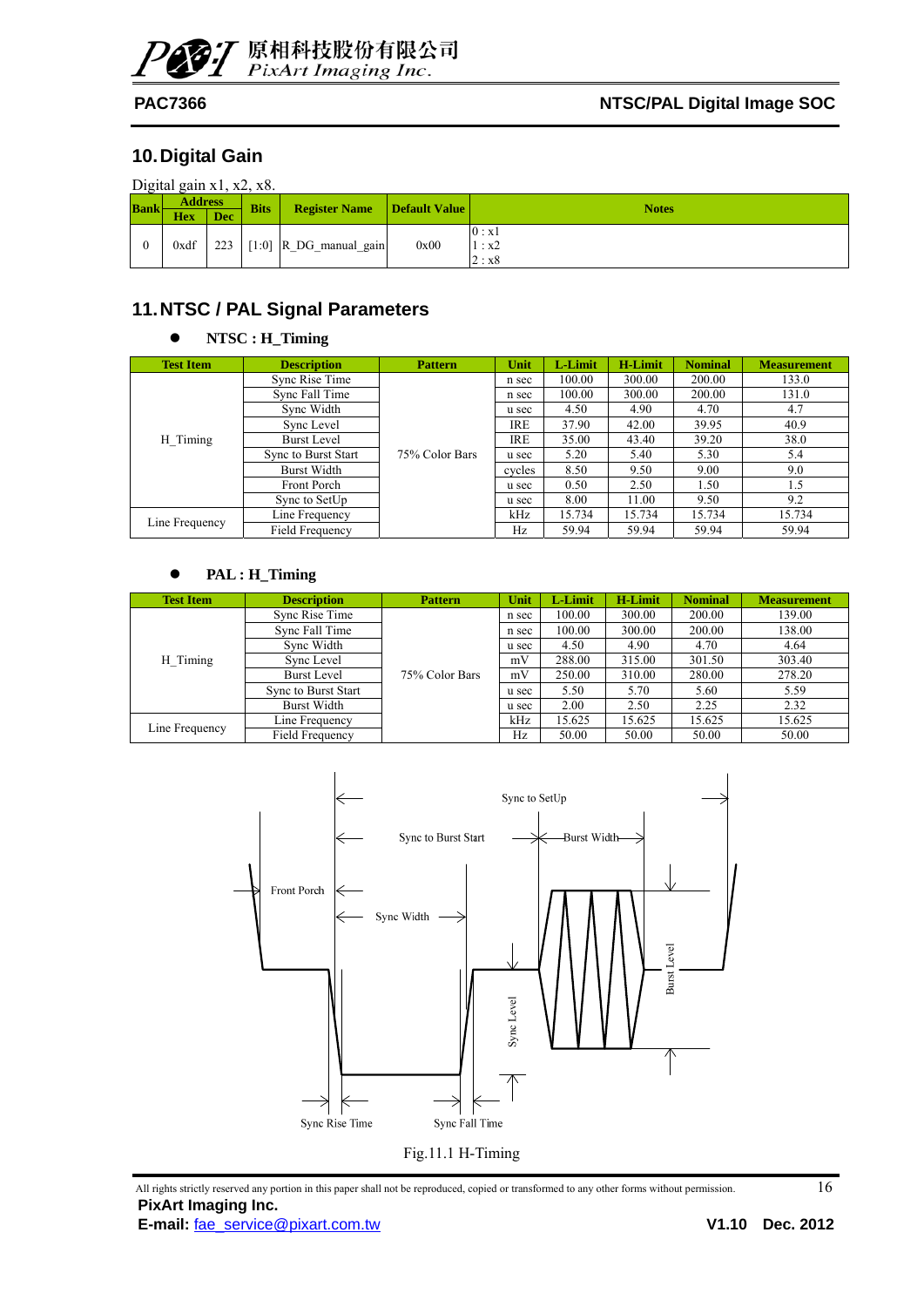#### PAC7366 **NTSC/PAL Digital Image SOC**

#### z **NTSC : Composite Color Bar**

| <b>Test Item</b> | <b>Description</b> |         | <b>Pattern</b> | Unit       | L-Limit | <b>H-Limit</b> | <b>Nominal</b> | <b>Measurement</b> |
|------------------|--------------------|---------|----------------|------------|---------|----------------|----------------|--------------------|
|                  |                    | Gray    |                | <b>IRE</b> | 69.2    | 84.6           | 76.9           | 77.9               |
|                  |                    | Yellow  |                | <b>IRE</b> | 62.1    | 75.9           | 69.0           | 70.2               |
|                  |                    | Cyan    |                | <b>IRE</b> | 50.5    | 61.7           | 56.1           | 56.9               |
|                  | Luma Level         | Green   |                | IRE        | 43.4    | 53.0           | 48.2           | 48.8               |
|                  |                    | Magenta |                | <b>IRE</b> | 32.6    | 39.8           | 36.2           | 36.8               |
|                  |                    | Red     |                | <b>IRE</b> | 25.4    | 31.0           | 28.2           | 28.6               |
|                  |                    | Blue    |                | IRE        | 13.9    | 16.9           | 15.4           | 15.8               |
|                  |                    | Black   |                | <b>IRE</b> | 6.8     | 8.3            | 7.5            | 7.6                |
|                  |                    | Gray    |                | <b>IRE</b> | 0.0     | 1.4            | 0.0            | 0.1                |
|                  |                    | Yellow  | 75% Color Bars | <b>IRE</b> | 55.9    | 68.3           | 62.1           | 58.4               |
| Composite        |                    | Cyan    |                | <b>IRE</b> | 78.9    | 96.5           | 87.7           | 82.7               |
| Color Bar 1      | Chroma Level       | Green   |                | IRE        | 73.7    | 90.1           | 81.9           | 77.1               |
|                  |                    | Magenta |                | <b>IRE</b> | 73.7    | 90.1           | 81.9           | 77.1               |
|                  |                    | Red     |                | <b>IRE</b> | 78.9    | 96.5           | 87.7           | 82.8               |
|                  |                    | Blue    |                | IRE        | 55.9    | 68.3           | 62.1           | 58.6               |
|                  |                    | Black   |                | <b>IRE</b> | 0.0     | 1.4            | 0.0            | 0.1                |
|                  |                    | Yellow  |                | Deg        | 162.1   | 172.1          | 167.1          | 165.0              |
|                  |                    | Cyan    |                | Deg        | 278.5   | 288.5          | 283.5          | 282.0              |
|                  | Chroma Phase       | Green   |                | Deg        | 235.7   | 245.7          | 240.7          | 240.1              |
|                  |                    | Magenta |                | Deg        | 55.7    | 65.7           | 60.7           | 59.2               |
|                  |                    | Red     |                | Deg        | 98.5    | 108.5          | 103.5          | 103.1              |
|                  |                    | Blue    |                | Deg        | 342.1   | 352.1          | 347.1          | 346.0              |

![](_page_16_Figure_5.jpeg)

Fig.11.2 NTSC mode Color Bar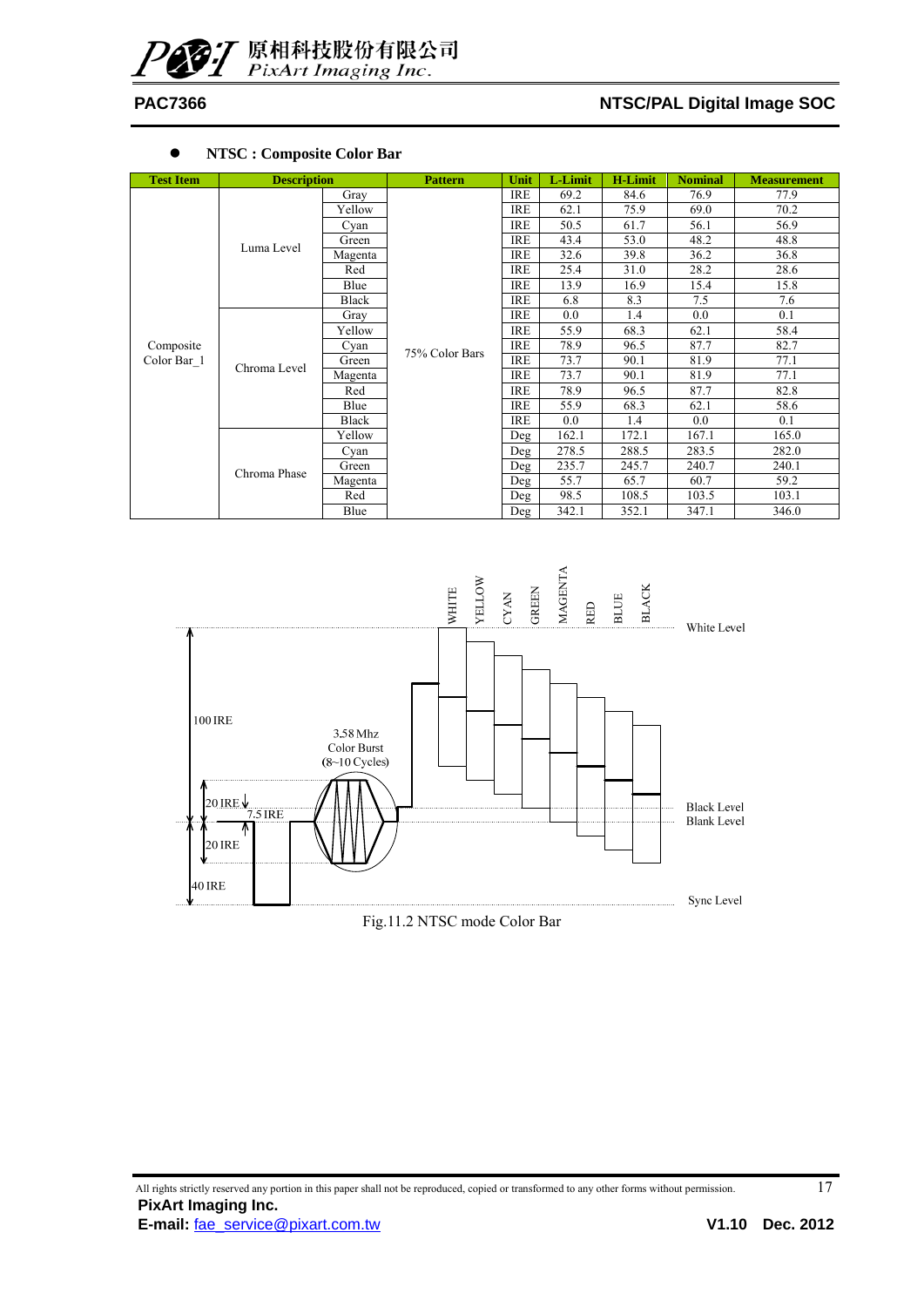#### PAC7366 **NTSC/PAL Digital Image SOC**

#### z **PAL : Composite Color Bar**

| <b>Test Item</b> | <b>Description</b> |         | <b>Pattern</b> | Unit | L-Limit | <b>H-Limit</b> | <b>Nominal</b> | <b>Measurement</b> |
|------------------|--------------------|---------|----------------|------|---------|----------------|----------------|--------------------|
|                  |                    | Gray    |                | mV   | 472.5   | 577.5          | 525.0          | 529.8              |
|                  |                    | Yellow  |                | mV   | 419     | 512            | 465.5          | 470.5              |
|                  |                    | Cyan    |                | mV   | 331     | 405            | 368.0          | 370.1              |
|                  | Luma Level         | Green   |                | mV   | 277     | 339            | 308.0          | 308.2              |
|                  |                    | Magenta |                | mV   | 195     | 234            | 217.0          | 219.2              |
|                  |                    | Red     |                | mV   | 141     | 173            | 157.0          | 158.3              |
|                  |                    | Blue    |                | mV   | 54      | 66             | 60.0           | 61.4               |
|                  |                    | Black   |                | mV   | $-10$   | 10             | 0.0            | $-0.9$             |
|                  |                    | Gray    |                | mV   | 0.0     | 10.0           | 0.0            | 0.5                |
|                  |                    | Yellow  | 75% Color Bars | mV   | 423     | 517            | 470.0          | 437.1              |
| Composite        |                    | Cyan    |                | mV   | 598     | 730            | 664.0          | 618.8              |
| Color Bar 1      | Chroma Level       | Green   |                | mV   | 558     | 682            | 620.0          | 577.2              |
|                  |                    | Magenta |                | mV   | 558     | 682            | 620.0          | 577.4              |
|                  |                    | Red     |                | mV   | 598     | 730            | 664.0          | 619.8              |
|                  |                    | Blue    |                | mV   | 423     | 517            | 470.0          | 438.9              |
|                  |                    | Black   |                | mV   | 0.0     | 10.0           | 0.0            | 0.4                |
|                  |                    | Yellow  |                | Deg  | 162     | 172            | 167.0          | 167.0              |
|                  |                    | Cyan    |                | Deg  | 278     | 288            | 283.0          | 283.4              |
|                  | Chroma Phase       | Green   |                | Deg  | 235     | 245            | 240.0          | 240.4              |
|                  |                    | Magenta |                | Deg  | 55      | 65             | 60.0           | 60.6               |
|                  |                    | Red     |                | Deg  | 98      | 108            | 103.0          | 103.4              |
|                  |                    | Blue    |                | Deg  | 342     | 352            | 347.0          | 347.7              |

![](_page_17_Figure_5.jpeg)

Fig.11.3 PAL mode Color Bar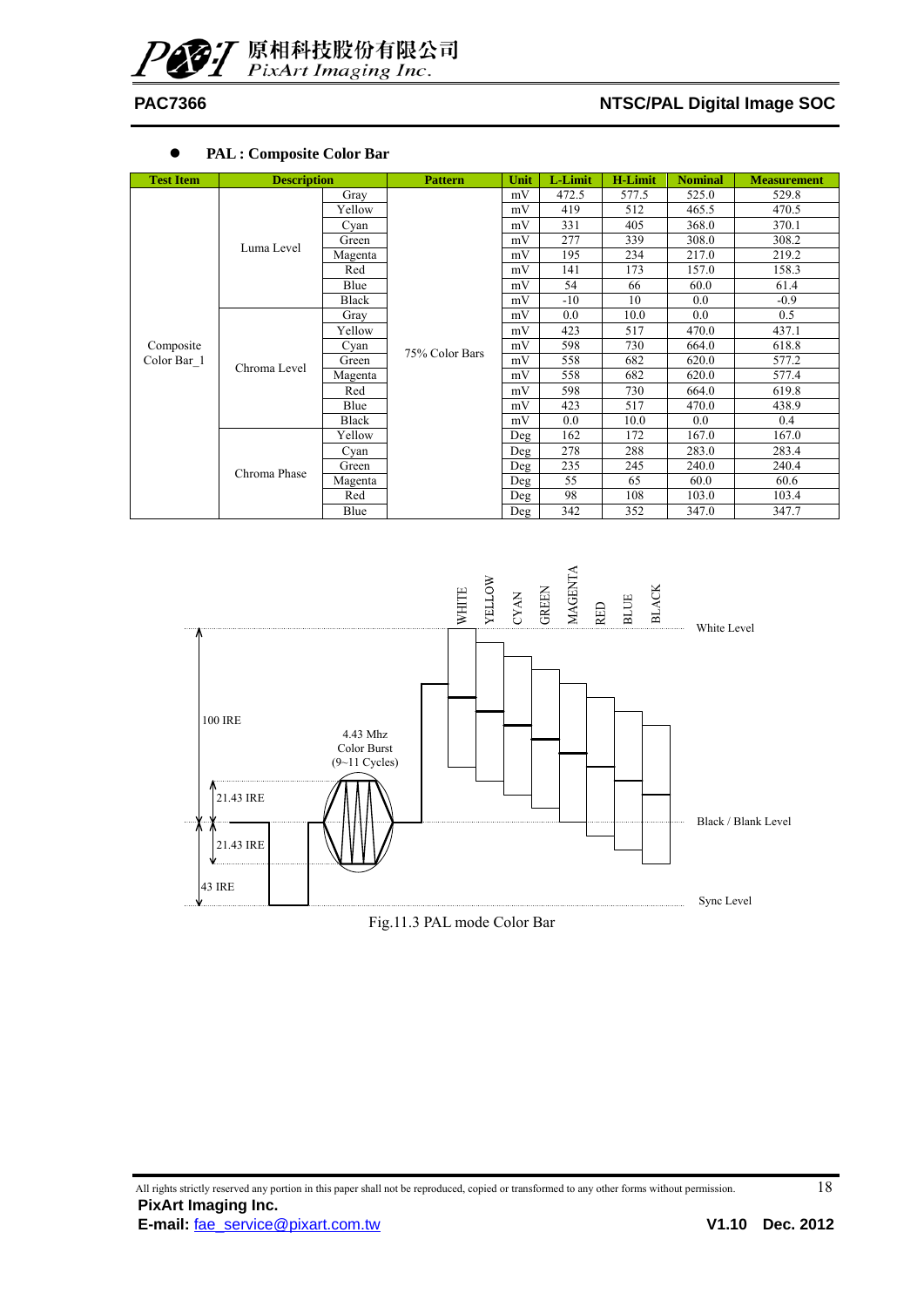![](_page_18_Picture_0.jpeg)

### **12. Flash and On-Screen-Dispay**

#### z **Flash Devices**

Registers can be loaded by Serial Flash or  $I<sup>2</sup>C$  interface.

![](_page_18_Figure_6.jpeg)

Fig.12.1  $I^2C$  and Flash Block Diagram

Table below lists Flash devices, which can support both read and write functions.

| <b>Flash Type Density</b> |        | Mfg          | <b>Device</b> | <b>Speed</b> |            | <b>Temp. Range (°C)</b> Supply Voltage (V) |
|---------------------------|--------|--------------|---------------|--------------|------------|--------------------------------------------|
| SPI                       | Mbit   | NUMONYX      | $M25P10-A$    | 50 Mhz       | $-40 - 85$ | $2.3 - 3.6$                                |
| SPI                       | 8 Mbit | <b>ATMEL</b> | AT26DF081A    | 70 Mhz       | $-40 - 85$ | $2.7 - 3.6$                                |

#### z **On-Screen-Display**

Up to four overlays may be mixed on each layer simultaneously, and a fifth layer can exist for a number character overlay. The host can modify image's size, position, color, transparency and flicker time by programming register setting.

![](_page_18_Figure_12.jpeg)

Fig.12.2 Overlay Channels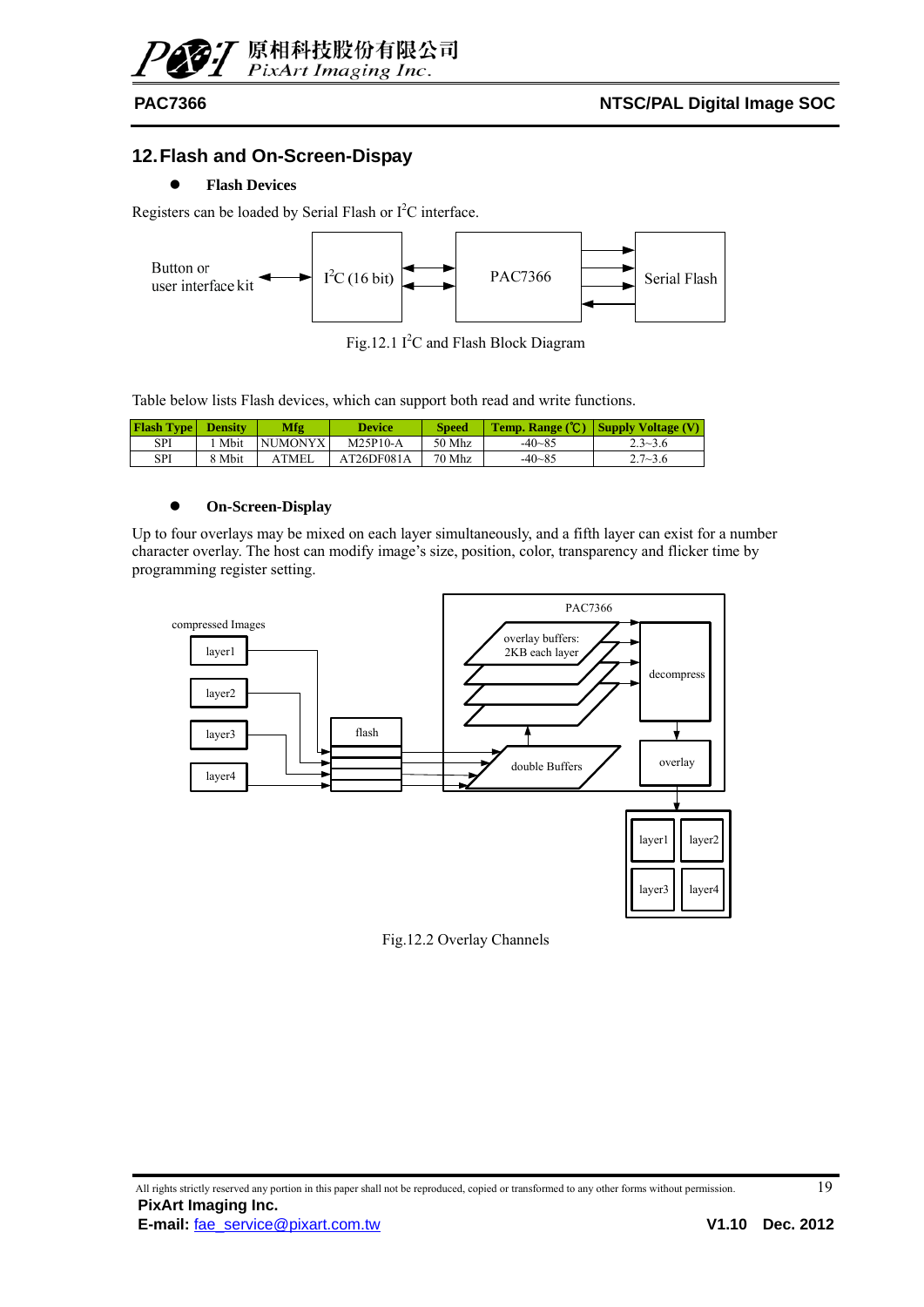#### PAC7366 **NTSC/PAL Digital Image SOC**

#### **13. Package Information**

**•** Package Outline Dimension

![](_page_19_Figure_5.jpeg)

## Unit Side View<br>Fig.13.1 Package Mechanical Diagram

Note:

- 1. Dimensions in mm. dimensions in () are for reference only. Do not measure printed drawing.
- 2. Wall material: alumina ceramic.
- 3. Substrate material: alumina ceramic 0.2 thinkness.
- 4. Lid material: borosilica glass 0.55 thickness
- 5. Lead finish: gold plating 0.5 microns minimum thickness.
- 6. Image sensor die 0.3 thickness.
- 7. Maximum rotation of optical area relative to package edged: 1° Maximum tilt of optical are relative to seating plane A: 50 microns Maximum tilt of optical are relative to top of cover glass:75 microns
- 8. Optical center  $=$  package center

All rights strictly reserved any portion in this paper shall not be reproduced, copied or transformed to any other forms without permission. 20 **PixArt Imaging Inc.**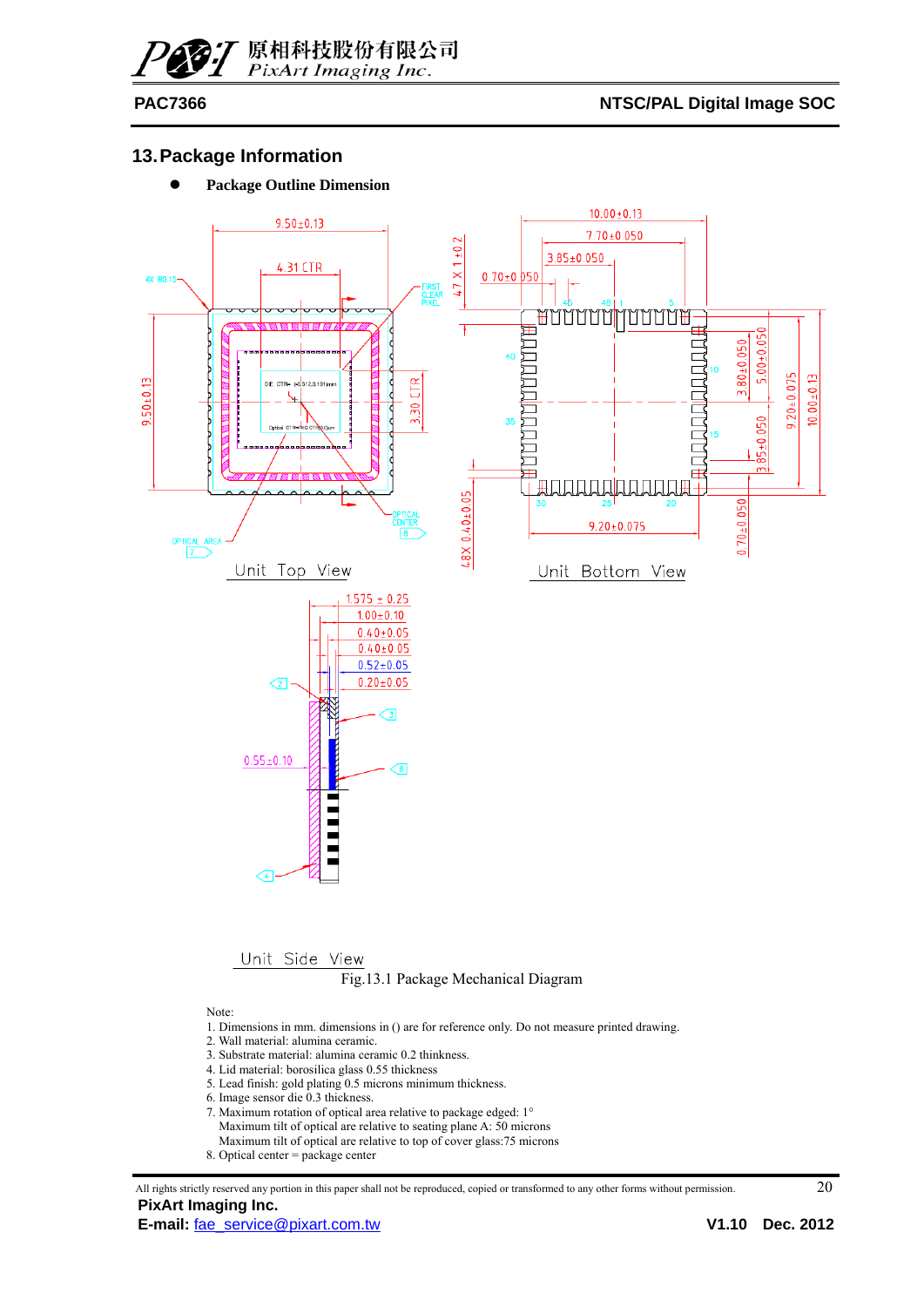![](_page_20_Picture_0.jpeg)

#### **•** Recommended PCB Layout

![](_page_20_Figure_4.jpeg)

Fig.13.2 Recommended PCB Layout

Note: 1. All dimensions are millimeter

2. Top view

3. Optical center = package center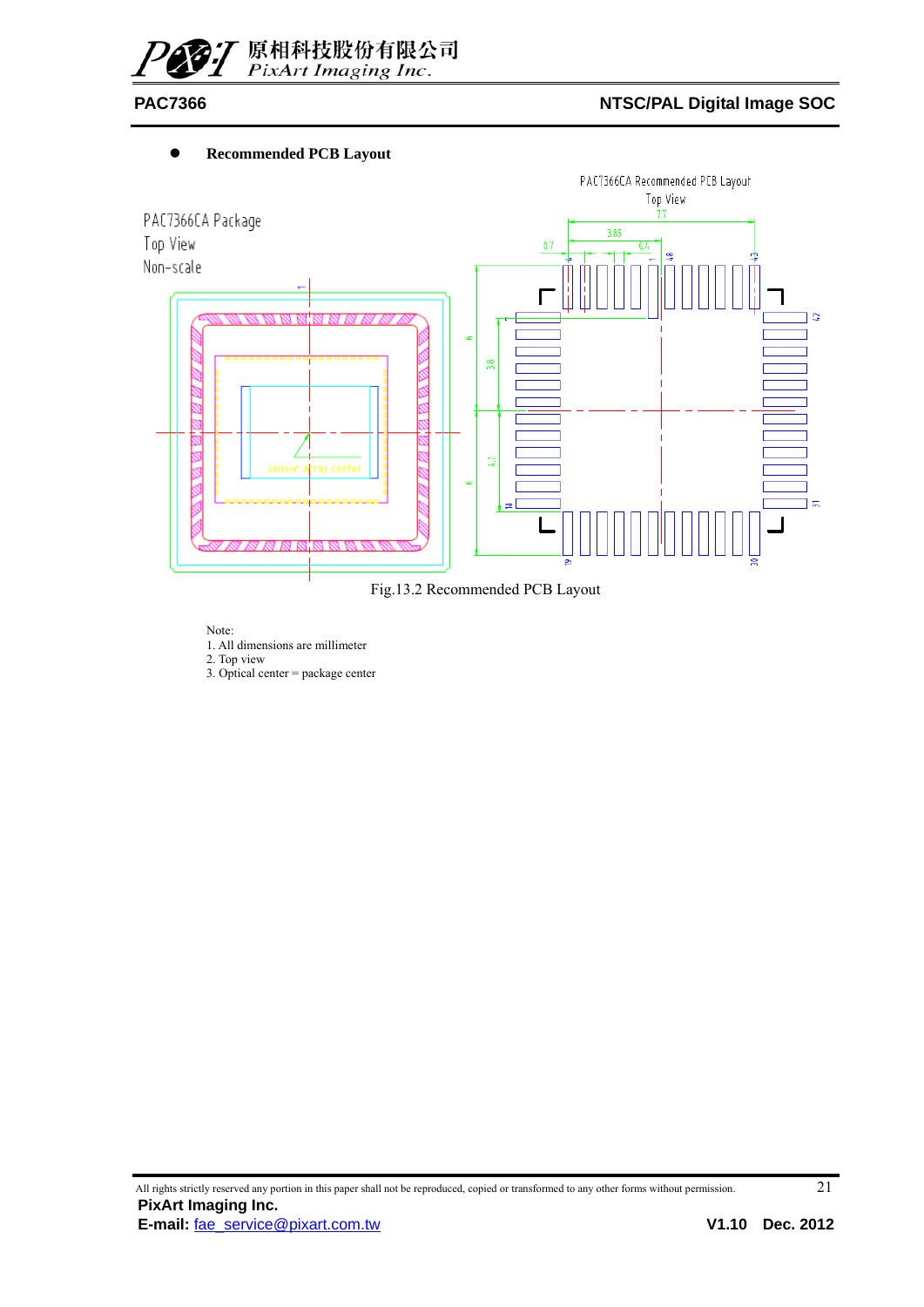![](_page_21_Picture_0.jpeg)

#### **•** Recommended Guideline for PCB Assembly

- I. ecommended vender and type for Pb-free solder paste
	- 1 Almit LFM-48W TM-HP
	- 2 Senju M705-GRN360-K
- II. IR Reflow Soldering Profile

Temperature profile is the most important control in reflow soldering. It must be fine tuned to establish a robust process. The typical recommended IR reflow profile is showed in figure 8 below.

![](_page_21_Figure_9.jpeg)

Fig.13.3 IR Reflow Profile

#### **Reflow Profile**

- 1. Average Ramp-up Rate (30°C to preheat zone): 1.5~ 2.5 Degree C/ Sec
- 2. Preheat zone:
	- 2.1 Temp ramp from 170~ 200 degree C
	- 2.2 Exposure time:  $90 + (-30 \text{ sec})$
- 3. Melting zone:
	- 3.1 Melting area temp > 220 degree C for at least  $30 \sim 50$  sec
	- 3.2 Peak temperature : 245 degree C.